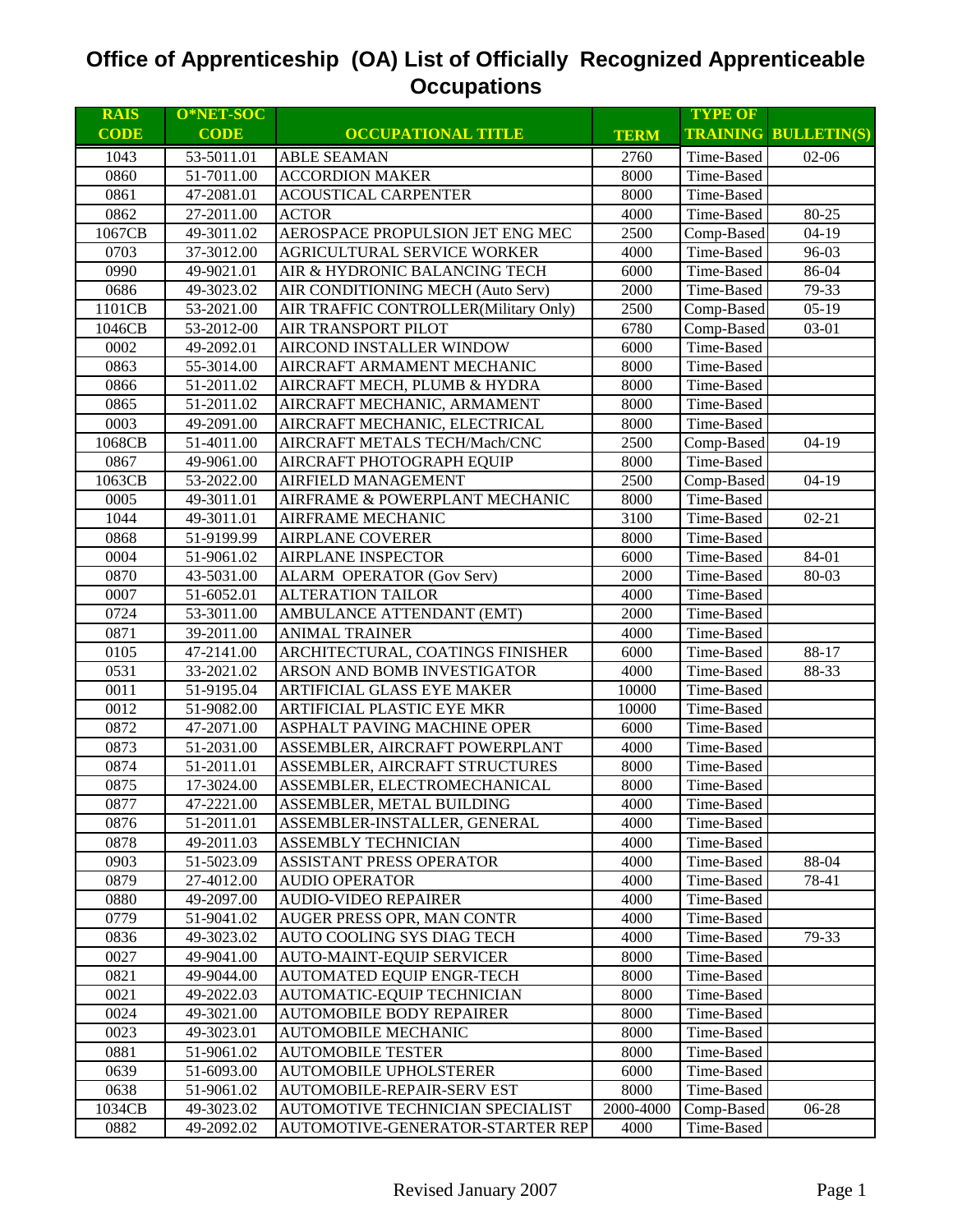| <b>RAIS</b> | O*NET-SOC   |                                          |             | <b>TYPE OF</b> |                             |
|-------------|-------------|------------------------------------------|-------------|----------------|-----------------------------|
| <b>CODE</b> | <b>CODE</b> | <b>OCCUPATIONAL TITLE</b>                | <b>TERM</b> |                | <b>TRAINING BULLETIN(S)</b> |
| 0784        | 49-3023.02  | <b>AUTO-RADIATOR MECHANIC</b>            | 4000        | Time-Based     | 79-33                       |
| 0605        | 49-9099.99  | <b>AVIATION SAFETY EQUIP TECH</b>        | 8000        | Time-Based     | $90 - 18$                   |
| 0599        | 49-9041.00  | <b>AVIATION SUPPORT EQUIP REP</b>        | 8000        | Time-Based     | $90 - 14$                   |
| 0464        | 49-2094.00  | <b>AVIONICS TECHNICIAN</b>               | 8000        | Time-Based     |                             |
| 0028        | 51-3011.02  | <b>BAKER</b> (Bake Produce)              | 6000        | Time-Based     |                             |
| 0776        | 51-3011.01  | <b>BAKER</b> (Hotel & Restaurant)        | 6000        | Time-Based     |                             |
| 0883        | 35-2011.00  | BAKER, PIZZA (Hotel & Restaurant)        | 2000        | Time-Based     |                             |
| 0029        | 49-9041.00  | <b>BAKERY-MACHINE MECHANIC</b>           | 6000        | Time-Based     |                             |
| 0640        | 27-1021.00  | <b>BANK-NOTE DESIGNER</b>                | 10000       | Time-Based     |                             |
| 0030        | 39-5011.00  | <b>BARBER</b>                            | 2000        | Time-Based     |                             |
| 0608        | 35-3011.00  | <b>BARTENDER</b>                         | 2000        | Time-Based     | 90-26                       |
| 0884        | 51-9051.00  | BATCH-AND-FURNACE OPERATOR               | 8000        | Time-Based     |                             |
| 0885        | 49-2092.03  | <b>BATTERY REPAIRER</b>                  | 4000        | Time-Based     |                             |
| 0886        | 11-9012.00  | <b>BEEKEEPER</b>                         | 8000        | Time-Based     | 79-62                       |
| 0031        | 51-9071.04  | <b>BENCH HAND</b> (Jewelry-Silver)       | 4000        | Time-Based     |                             |
| 0887        | 51-5023.01  | <b>BEN-DAY ARTIST</b>                    | 12000       | Time-Based     |                             |
| 0033        | 51-5011.02  | <b>BINDERY WORKER</b>                    | 8000        | Time-Based     |                             |
| 0026        | 51-5011.01  | <b>BINDERY-MACHINE SETTER</b>            | 8000        | Time-Based     |                             |
| 1103CB      | 19-4021.00  | BIO-MANUFACTURING TECH (Downstream)      | 2000        | Comp-Based     | $05 - 22$                   |
| 1102CB      | 19-4021.00  | <b>BIO-MANUFACTURING TECH (Upstream)</b> | 2000        | Comp-Based     | $05 - 22$                   |
| 0888        | 49-9062.00  | <b>BIOMEDICAL EQUIPMENT TECH</b>         | 8000        | Time-Based     | 80-04                       |
| 0035        | 51-4199.99  | <b>BLACKSMITH</b>                        | 8000        | Time-Based     |                             |
| 0889        | 51-9083.01  | <b>BLOCKER &amp; CUTTER CONTACT LENS</b> | 2000        | Time-Based     |                             |
| 0036        | 47-2031.05  | <b>BOATBUILDER, WOOD</b>                 | 8000        | Time-Based     |                             |
| 1119        | 13-1041.05  | BOILER AND PRESSURE VESSEL INSPECT       | 2000        | Time-Based     | 06-32                       |
| 0815        | 51-8021.02  | <b>BOILER OPERATOR</b>                   | 8000        | Time-Based     |                             |
| 0038        | 47-2011.00  | <b>BOILERHOUSE MECHANIC</b>              | 6000        | Time-Based     |                             |
| 0039        | 47-2011.00  | <b>BOILERMAKER FITTER</b>                | 8000        | Time-Based     |                             |
| 0040        | 47-2011.00  | <b>BOILERMAKER I</b>                     | 6000        | Time-Based     |                             |
| 0041        | 47-2011.00  | <b>BOILERMAKER II</b>                    | 6000        | Time-Based     |                             |
| 0047        | 51-5012.00  | <b>BOOKBINDER</b>                        | 10000       | Time-Based     |                             |
| 0890        | 51-6041.00  | <b>BOOTMAKER, HAND</b>                   | 2000        | Time-Based     |                             |
| 0891        | 51-9071.04  | <b>BRACELET &amp; BROOCH MAKER</b>       | 8000        | Time-Based     |                             |
| 0892        | 49-3023.02  | <b>BRAKE REPAIRER (Auto Serv)</b>        | 4000        | Time-Based     |                             |
| 0051        | 47-2021.00  | <b>BRICKLAYER</b> (Brick & Tile)         | 8000        | Time-Based     |                             |
| 0052        | 47-2021.00  | <b>BRICKLAYER</b> (Construction)         | 6000        | Time-Based     |                             |
| 0706        | 47-2021.00  | <b>BRICKLAYER, FIREBRICK &amp; REF</b>   | 8000        | Time-Based     |                             |
| 0052HY      | 47-2021.00  | <b>BRICKLAYERS</b>                       | 4500-8000   | Hybrid         | $01-09$                     |
| 0051HY      | 47-2021.00  | <b>BRICKLAYERS &amp; MASON</b>           | 4500-6000   | Hybrid         | $01-09$                     |
| 0893        | 51-9071.06  | BRILLIANDEER-LOPPER                      | 6000        | Time-Based     |                             |
| 0662        | 51-3023.00  | <b>BUTCHER, ALLROUND</b>                 | 6000        | Time-Based     |                             |
| 0894        | 51-3021.00  | BUTCHER, MEAT (Hotel & Restaurant)       | 6000        | Time-Based     |                             |
| 0054        | 51-9012.00  | <b>BUTTERMAKER</b>                       | 4000        | Time-Based     |                             |
| 0055HY      | 51-7011.00  | <b>CABINETMAKER</b>                      | 5200-8000   | Hybrid         | $05-03$                     |
| 0055        | 51-7011.00  | <b>CABINETMAKER</b>                      | 8000        | Time-Based     |                             |
| 0056        | 49-9051.00  | CABLE INSTALLER-REPAIRER                 | 6000        | Time-Based     |                             |
| 0058        | 49-9051.00  | <b>CABLE SPLICER</b>                     | 8000        | Time-Based     |                             |
| 0566        | 49-9052.00  | <b>CABLE TELEVISION INSTALLER</b>        | 2000        | Time-Based     | 79-22                       |
| 0059        | 51-9061.04  | CABLE TESTER (Tel & Tel)                 | 8000        | Time-Based     |                             |
| 0895        | 17-3023.02  | CALIBRATION LABORATORY TECH              | 8000        | Time-Based     | 85-04                       |
| 1031        | 51-9061.03  | <b>CALIBRATOR</b> (Military)             | 4000        | Time-Based     | 99-11                       |
| 0955        | 27-4031.00  | <b>CAMERA OPERATOR</b>                   | 6000        | Time-Based     |                             |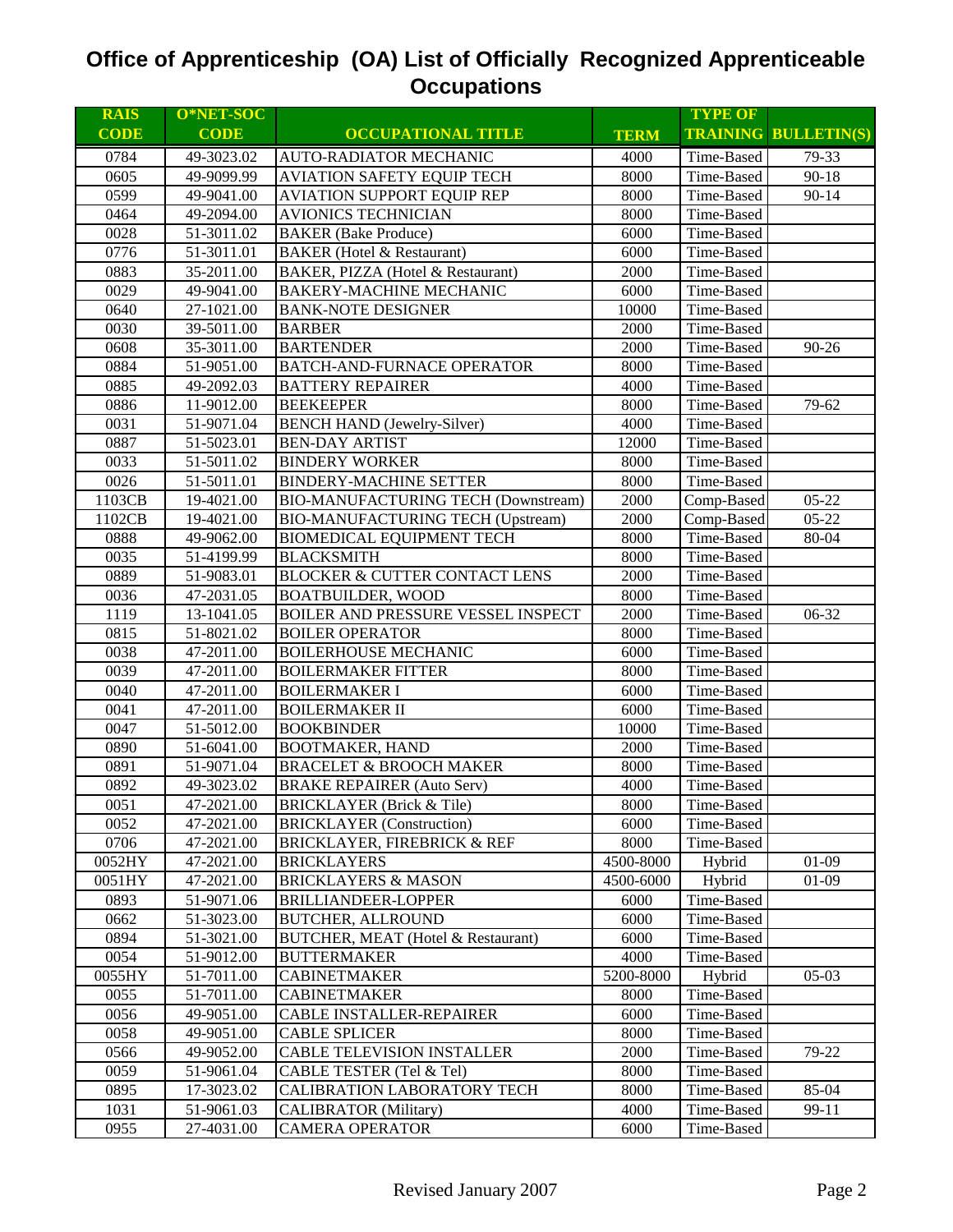| <b>RAIS</b> | O*NET-SOC   |                                          |             | <b>TYPE OF</b> |                             |
|-------------|-------------|------------------------------------------|-------------|----------------|-----------------------------|
| <b>CODE</b> | <b>CODE</b> | <b>OCCUPATIONAL TITLE</b>                | <b>TERM</b> |                | <b>TRAINING BULLETIN(S)</b> |
| 0062        | 49-9061.00  | <b>CAMERA REPAIRER</b>                   | 4000        | Time-Based     |                             |
| 0790        | 49-9041.00  | CANAL EQUIPMENT MECHANIC                 | 4000        | Time-Based     |                             |
| 0065        | 51-3092.00  | <b>CANDY MAKER</b>                       | 6000        | Time-Based     |                             |
| 0641        | 51-9199.99  | <b>CANVAS WORKER</b>                     | 6000        | Time-Based     |                             |
| 0642        | 49-3043.00  | <b>CAR REPAIRER (Railroad Equipment)</b> | 8000        | Time-Based     |                             |
| 0896        | 49-3023.02  | <b>CARBURETOR MECHANIC</b>               | 8000        | Time-Based     |                             |
| 0897        | 51-6099.99  | CARD CUTTER, JACQUARD                    | 8000        | Time-Based     |                             |
| 0898        | 51-4194.00  | <b>CARD GRINDER</b>                      | 8000        | Time-Based     |                             |
| 1057CB      | 13-1071.01  | CAREER DEVELOPMENT TECHNICIAN            | 4500        | Comp-Based     | $04-02$                     |
| 0067        | 47-2031.01  | <b>CARPENTER</b>                         | 8000        | Time-Based     |                             |
| 0861HY      | 47-2081.01  | CARPENTER, ACOUSTICAL SPECIALIST         | 3900-6000   | Hybrid         | $05 - 23$                   |
| 0653HY      | 47-2031.01  | CARPENTER, INTERIOR SYSTEMS              | 5200-8000   | Hybrid         | $05-23$                     |
| 0653        | 47-2031.01  | CARPENTER, INTERIOR SYSTEMS              | 8000        | Time-Based     | $93-10$                     |
| 0068        | 47-203101   | CARPENTER, MAINTENANCE                   | 8000        | Time-Based     |                             |
| 0762        | 47-2031.01  | CARPENTER, MOLD                          | 2000        | Time-Based     |                             |
| 1009        | 47-2031.02  | CARPENTER, PILEDRIVER                    | 8000        | Time-Based     | 88-06                       |
| 0069        | 47-2031.02  | CARPENTER, ROUGH                         | 8000        | Time-Based     |                             |
| 0070        | 47-2031.04  | <b>CARPENTER, SHIP</b>                   | 8000        | Time-Based     |                             |
| 0899        | 51-9031.00  | <b>CARPET CUTTER (Ret Trade)</b>         | 2000        | Time-Based     |                             |
| 0071        | 47-2041.00  | <b>CARPET LAYER</b>                      | 6000        | Time-Based     |                             |
| 0037        | 27-1013.03  | CARTOONIST, MOTION PICTURE               | 6000        | Time-Based     | 80-51                       |
| 0042        | 51-7011.00  | CARVER, HAND                             | 8000        | Time-Based     |                             |
| 0072        | 49-2011.03  | <b>CASH-REGISTER SERVICER</b>            | 6000        | Time-Based     |                             |
| 0043        | 51-5011.01  | <b>CASING-IN-LINE SETTER</b>             | 8000        | Time-Based     |                             |
| 0073        | 47-2031.03  | <b>CASKET ASSEMBLER</b>                  | 6000        | Time-Based     |                             |
| 0074        | 51-9071.04  | <b>CASTER</b> (Jewelry-Silver)           | 4000        | Time-Based     |                             |
| 0044        | 51-4072.04  | <b>CASTER</b> (Nonfer Metal)             | 4000        | Time-Based     |                             |
| 0046        | 51-9195.07  | <b>CELL MAKER</b>                        | 2000        | Time-Based     |                             |
| 0075        | 47-2051.00  | <b>CEMENT MASON</b>                      | 4000        | Time-Based     |                             |
| 0076        | 49-2022.01  | <b>CENTRAL-OFFICE INSTALLER</b>          | 8000        | Time-Based     |                             |
| 0077        | 49-2022.01  | <b>CENTRAL-OFFICE REPAIRER</b>           | 8000        | Time-Based     |                             |
| 1082CB      | 21-2099.00  | <b>CHAPLAIN SERVICE SUPPORT</b>          | 2000        | Comp-Based     | $04-19$                     |
| 0049        | 51-9071.02  | CHASER (Jewelry-Silver)                  | 8000        | Time-Based     |                             |
| 0078        | 51-3092.00  | <b>CHEESEMAKER</b>                       | 4000        | Time-Based     |                             |
| 0969        | 19-4031.00  | <b>CHEMICAL ENGINEERING TECH</b>         | 8000        | Time-Based     |                             |
| 0050        | 19-4031.00  | CHEMICAL LABORATORY TECH                 | 8000        | Time-Based     |                             |
| 0791        | 51-9011.01  | CHEMICAL OPERATOR III                    | 6000        | Time-Based     |                             |
| 0053        | 17-3031.00  | CHIEF OF PARTY (Prof & Kin)              | 8000        | Time-Based     |                             |
| 0057        | 51-8091.00  | <b>CHIEF OPERATOR (Chem)</b>             | 6000        | Time-Based     |                             |
| 1053        | 35-1011.00  | CHIEF, COOK (Water Transportation)       | 4000.5      | Time-Based     |                             |
| 0840        | 39-9011.00  | CHILD CARE DEV SPECIALIST                | 4000        | Time-Based     | 81-19                       |
| 0849        | 47-2021.00  | <b>CHIMNEY REPAIRER</b>                  | 2000        | Time-Based     | 82-08                       |
| 0060        | 51-8031.00  | <b>CLARIFYING-PLANT OPER (Text)</b>      | 2000        | Time-Based     |                             |
| 0081        | 27-1021.00  | <b>CLOTH DESIGNER</b>                    | 8000        | Time-Based     |                             |
| 1095CB      | 51-4012.00  | CNC SEPUP PROG-TURNING                   | 4800        | Comp-Based     | $06-10$                     |
| 1099CB      | 51-4012.00  | CNC SETUP PROG - MILLING                 | 5000        | Comp-Based     | $06-10$                     |
| 1100CB      | 51-4012.00  | CNC SETUP PROG-MILLING&TURNING           | 6400        | Comp-Based     | $06-10$                     |
| 1025        | 51-9121.02  | <b>COATING MACHINE OPERATOR I</b>        | 2000        | Time-Based     | 98-08                       |
| 0609        | 49-9091.00  | COIN-MACH-SERVICE REPAIRER               | 6000        | Time-Based     | 77-08                       |
| 0084        | 51-9131.01  | COLORIST, PHOTOGRAPHY                    | 4000        | Time-Based     |                             |
| 1065CB      | 55-3015.00  | COMMAND POST SPECIALTY                   | 2500        | Comp-Based     | $04-19$                     |
| 0013        | 27-1021.00  | <b>COMMERCIAL DESIGNER</b>               | 8000        | Time-Based     |                             |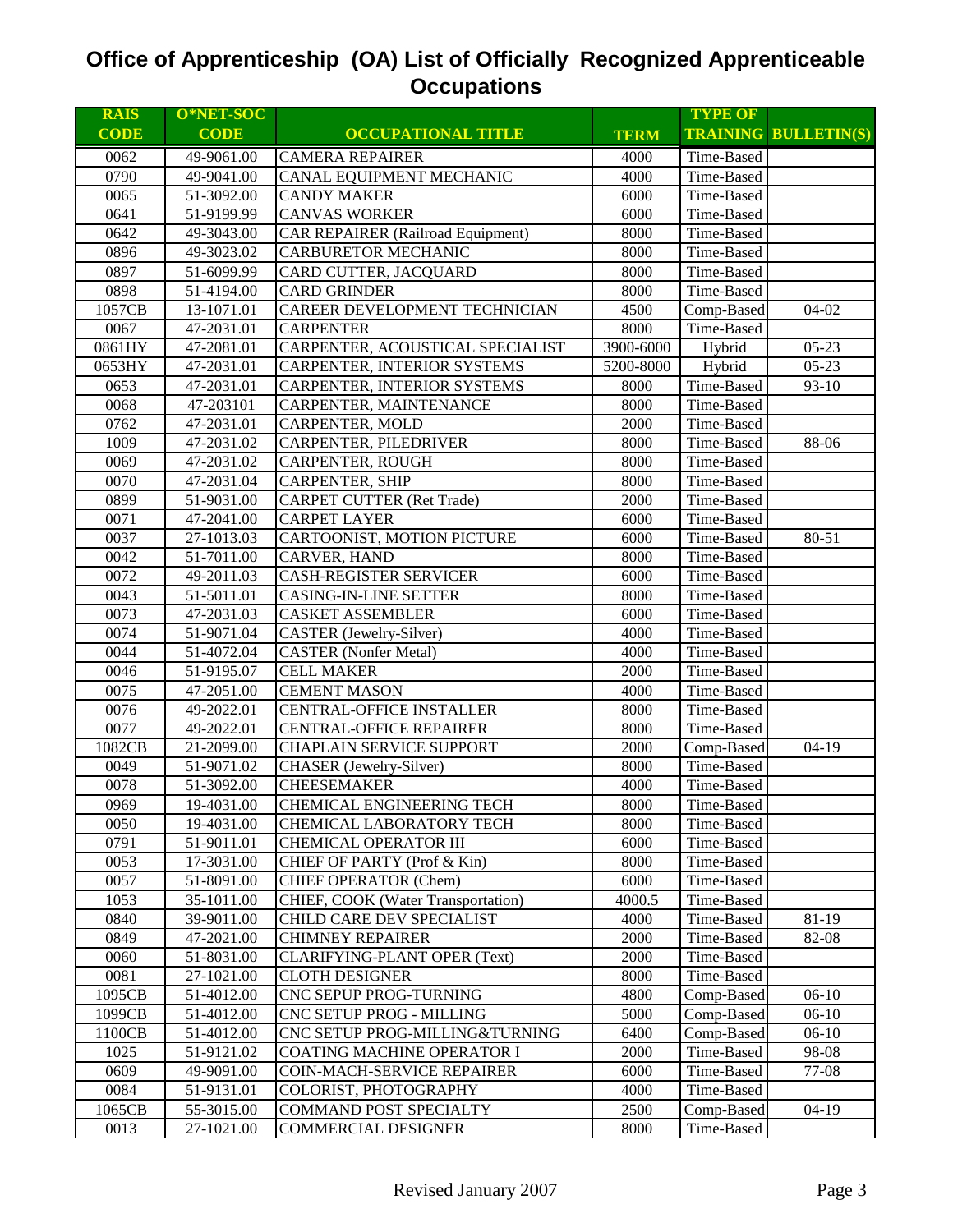| <b>RAIS</b> | O*NET-SOC   |                                         |             | <b>TYPE OF</b> |                             |
|-------------|-------------|-----------------------------------------|-------------|----------------|-----------------------------|
| <b>CODE</b> | <b>CODE</b> | <b>OCCUPATIONAL TITLE</b>               | <b>TERM</b> |                | <b>TRAINING BULLETIN(S)</b> |
| 1073CB      | 15-1051.00  | COMMUNICATIONS-COMPUTER SYSTEMS         | 2500        | Comp-Based     | $04-19$                     |
| 0061        | 51-9061.04  | <b>COMPLAINT INSPECTOR</b>              | 8000        | Time-Based     |                             |
| 0086        | 49-9041.00  | <b>COMPOSING-ROOM MACHINIST</b>         | 12000       | Time-Based     |                             |
| 1118        | 51-2091.00  | COMPOSITE FITTER MECHANIC               | 4000        | Time-Based     | 06-30                       |
| 0087        | 51-5022.01  | <b>COMPOSITOR</b>                       | 8000        | Time-Based     |                             |
| 1116        | 29-2034.01  | COMPUTED TOMOGRAPHY (CT) TECH           | 1838        | Time-Based     | 06-26                       |
| 0676        | 43-9011.00  | <b>COMPUTER OPERATOR</b>                | 6000        | Time-Based     | 95-03                       |
| 0811        | 15-1021.00  | <b>COMPUTER PROGRAMMER</b>              | 4000        | Time-Based     | 78-58                       |
| 0817        | 43-9011.00  | COMPUTER-PERIPHERAL-EQ-OP               | 2000        | Time-Based     | 78-66                       |
| 0661HY      | 47-2061.00  | <b>CONSTRUCTION CRAFT LABORER</b>       | 8200-10200  | Hybrid         | 94-08                       |
| 0661        | 47-2061.00  | CONSTRUCTION CRAFT LABORER              | 4000        | Time-Based     | 94-08                       |
| 1032        | 53-3032.01  | <b>CONSTRUCTION DRIVER</b>              | 2400        | Time-Based     | 99-12                       |
| 0336        | 49-3042.00  | CONSTRUCTION EQUIP MECHANIC             | 8000        | Time-Based     |                             |
| 0904        | 51-9081.00  | CONTOUR WIRE SPEC DENTURE               | 8000        | Time-Based     |                             |
| 0693        | 49-2094.00  | CONTROL EQUIP ELEC-TECH                 | 10000       | Time-Based     | 95-04                       |
| 0066        | 49-9041.00  | CONVEYOR MAINTENANCE MECH               | 4000        | Time-Based     | 89-05                       |
| 0557        | 53-7011.00  | CONVEYOR SYSTEM OPERATOR                | 8000        | Time-Based     | 89-09                       |
| 0090        | 35-2012.00  | COOK (Any Ind)                          | 4000        | Time-Based     |                             |
| 0663HY      | 35-2014.00  | COOK (Hotel & Restaurant)               | 4000-6000   | Hybrid         | $04-16$                     |
| 0663        | 35-2014.00  | COOK (Hotel & Restaurant)               | 6000        | Time-Based     |                             |
| 1053CB      | 35-9011.00  | COOK, CHIEF (Water Transportation)      | 1000-2080   | Comp-Based     | 06-39                       |
| 0722HY      | 51-3011.01  | COOK, PASTRY (Hotel & Restaurant)       | 4000-6000   | Hybrid         | $04-16$                     |
| 0722        | 51-3011.01  | COOK, PASTRY (Hotel & Restaurant)       | 6000        | Time-Based     |                             |
| 0634        | 49-9041.00  | COOLING TOWER TECHNICIAN                | 4000        | Time-Based     | 92-02                       |
| 0091        | 47-2152.01  | COPPERSMITH (Ship & Boat)               | 8000        | Time-Based     |                             |
| 0094        | 51-4071.00  | <b>COREMAKER</b>                        | 8000        | Time-Based     |                             |
| 0095        | 47-2131.00  | CORK INSULATOR, REFRIG PLT              | 8000        | Time-Based     |                             |
| 0851        | 33-3012.00  | <b>CORRECTION OFFICER</b>               | 2000        | Time-Based     | 78-65                       |
| 0920        | 49-2095.00  | CORROSION-CONTROL FITTER                | 8000        | Time-Based     |                             |
| 0096        | 39-5012.00  | COSMETOLOGIST                           | 2000        | Time-Based     |                             |
| 0569        | 21-1012.00  | <b>COUNSELOR</b>                        | 4000        | Time-Based     | 89-15                       |
| 1113CB      | 19-4092.00  | CRIME SCENE TECHNICIAN                  | 4000        | Comp-Based     | 06-22                       |
| 0991        | 51-4051.00  | <b>CUPOLA TENDER</b>                    | 6000        | Time-Based     |                             |
| 0314        | 51-6052.02  | <b>CUSTOM TAILOR (Garment)</b>          | 8000        | Time-Based     |                             |
| 1008        | 49-9031.02  | <b>CUSTOMER SERVICE REPRESENT</b>       | 6000        | Time-Based     | 88-07                       |
| 0613        | 51-9031.00  | <b>CUTTER, MACHINE 1</b>                | 6000        | Time-Based     |                             |
| 0080        | 51-4194.00  | <b>CYLINDER GRINDER (Prt &amp; Pub)</b> | 10000       | Time-Based     |                             |
| 0677        | 51-5023.03  | <b>CYLINDER PRESS OPERATOR</b>          | 8000        | Time-Based     |                             |
| 0099        | 49-3041.00  | DAIRY EQUIPMENT REPAIRER                | 6000        | Time-Based     |                             |
| 0630        | 19-4021.00  | DAIRY TECHNOLOGIST                      | 8000        | Time-Based     |                             |
| 0082        | 27-1026.00  | DECORATOR (Any Ind)                     | 8000        | Time-Based     |                             |
| 0100        | 51-9123.00  | <b>DECORATOR</b> (Glass Mfg)            | 8000        | Time-Based     |                             |
| 0101        | 31-9091.00  | DENTAL ASSISTANT                        | 2000        | Time-Based     | 79-19                       |
| 0102        | 51-9081.00  | DENTAL CERAMIST                         | 4000        | Time-Based     |                             |
| 0103        | 51-9081.00  | DENTAL LABORATORY TECH                  | 6000        | Time-Based     |                             |
| 0650        | 49-9062.00  | DENTAL-EQUIP INSTALL & SERV             | 6000        | Time-Based     |                             |
| 0107        | 51-6092.00  | DESIGN & PATTERNMAKER SHOE              | 4000        | Time-Based     |                             |
| 0106        | 17-3012.01  | DESIGN DRAFTER, ELECTROMEC              | 8000        | Time-Based     |                             |
| 0108        | 17-3013.00  | <b>DETAILER</b>                         | 8000        | Time-Based     |                             |
| 1081CB      | 29-2034.01  | DIAGNOSTIC IMAGING SPECIALTY            | 2500        | Comp-Based     | $04-19$                     |
| 0083        | 51-9071.06  | DIAMOND SELECTOR (Jewelry)              | 8000        | Time-Based     |                             |
| 0085        | 49-2011.03  | DICTATING-TRANS-MACH SERV               | 6000        | Time-Based     |                             |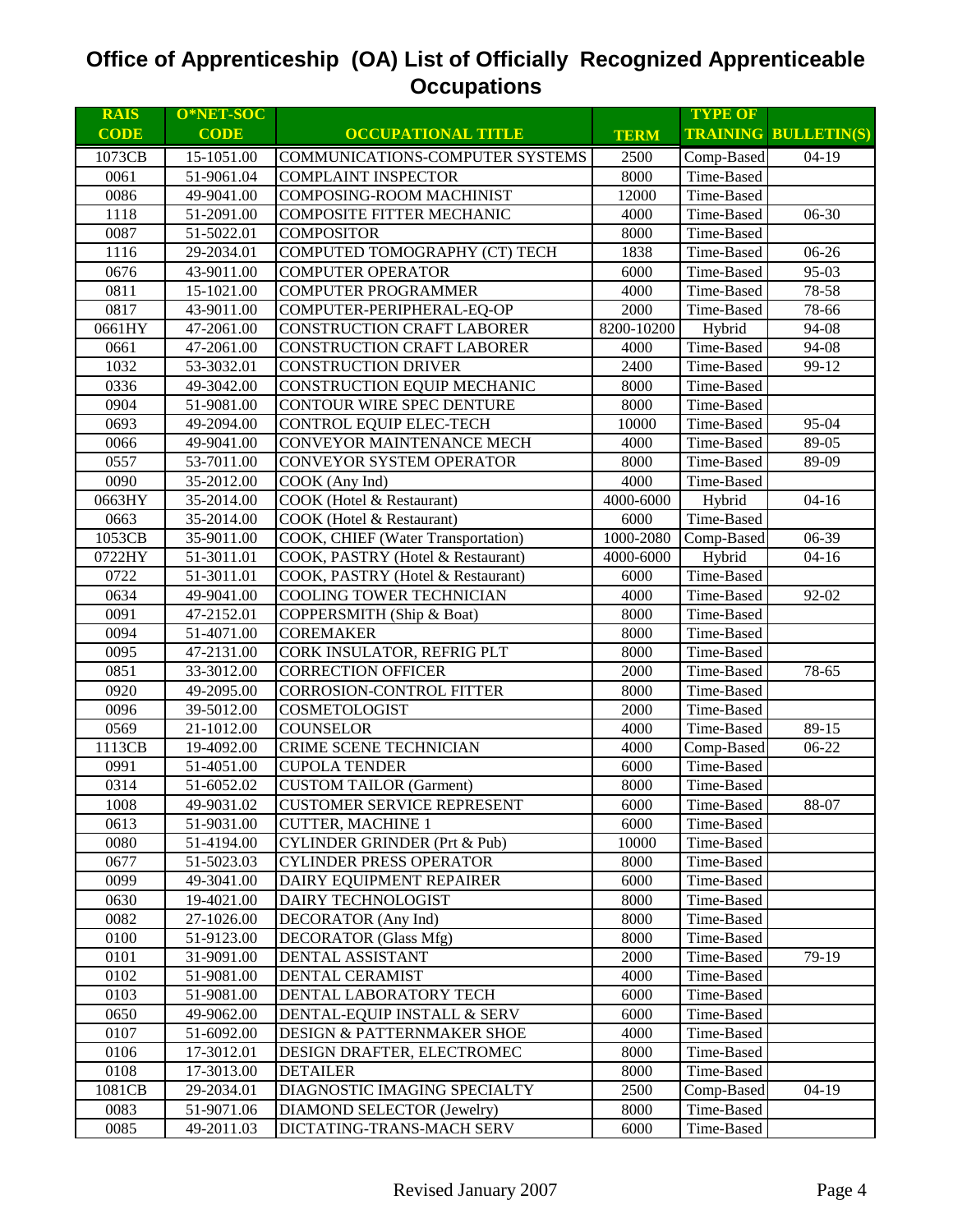| <b>RAIS</b> | O*NET-SOC   |                                |             | <b>TYPE OF</b> |                             |
|-------------|-------------|--------------------------------|-------------|----------------|-----------------------------|
| <b>CODE</b> | <b>CODE</b> | <b>OCCUPATIONAL TITLE</b>      | <b>TERM</b> |                | <b>TRAINING BULLETIN(S)</b> |
| 0113        | 17-3013.00  | <b>DIE DESIGNER</b>            | 8000        | Time-Based     |                             |
| 0114        | 51-4111.00  | <b>DIE FINISHER</b>            | 8000        | Time-Based     |                             |
| 0115        | 51-4111.00  | DIE MAKER (Jewelry-Silver)     | 8000        | Time-Based     |                             |
| 0654        | 51-4111.00  | <b>DIE MAKER</b> (Paper Goods) | 8000        | Time-Based     |                             |
| 0668        | 51-4111.00  | DIE MAKER, BENCH, STAMPING     | 8000        | Time-Based     |                             |
| 0118        | 51-4111.00  | DIE MAKER, STAMPING            | 6000        | Time-Based     |                             |
| 0119        | 51-4111.00  | DIE MAKER, TRIM                | 8000        | Time-Based     |                             |
| 0939        | 51-4111.00  | DIE MAKER, WIRE DRAWING        | 6000        | Time-Based     |                             |
| 0120        | 51-4194.00  | DIE POLISHER (Nonfer Metal)    | 2000        | Time-Based     |                             |
| 0121        | 51-4022.00  | <b>DIE SETTER</b> (Forging)    | 4000        | Time-Based     |                             |
| 0122        | 51-4111.00  | <b>DIE SINKER</b>              | 8000        | Time-Based     |                             |
| 0093        | 51-9061.02  | DIESEL ENGINE TESTER           | 8000        | Time-Based     |                             |
| 0124        | 49-3031.00  | DIESEL MECHANIC                | 8000        | Time-Based     |                             |
| 1040CB      | 21-1093.00  | DIRECT SUPPORT SPECIALIST      | 3000        | Comp-Based     | $02 - 02$                   |
| 0820        | 11-9061.00  | DIRECTOR, FUNERAL              | 4000        | Time-Based     | 80-10                       |
| 0970        | 27-2012.02  | DIRECTOR, TELEVISION           | 4000        | Time-Based     | 84-07                       |
| 0681        | 43-5032.00  | DISPATCHER, SERVICE            | 4000        | Time-Based     | 95-04                       |
| 0098        | 27-1027.02  | DISPLAY DESIGNER (Prof & Kin)  | 8000        | Time-Based     |                             |
| 0324        | 27-1026.00  | DISPLAYER, MERCHANDISE         | 2000        | Time-Based     |                             |
| 0104        | 49-9011.00  | DOOR-CLOSER MECHANIC           | 6000        | Time-Based     |                             |
| 0679        | 51-5022.08  | <b>DOT ETCHER</b>              | 10000       | Time-Based     |                             |
| 0126        | 17-3011.01  | DRAFTER, ARCHITECTURAL         | 8000        | Time-Based     |                             |
| 0019        | 17-3013.00  | DRAFTER, AUTO DESIGN LAYOUT    | 8000        | Time-Based     |                             |
| 0018        | 17-3013.00  | DRAFTER, AUTOMOTIVE DESIGN     | 8000        | Time-Based     |                             |
| 0109        | 17-1021.00  | DRAFTER, CARTOGRAPHIC          | 8000        | Time-Based     |                             |
| 0128        | 17-3011.02  | DRAFTER, CIVIL                 | 8000        | Time-Based     |                             |
| 0129        | 17-3011.01  | DRAFTER, COMMERCIAL            | 8000        | Time-Based     |                             |
| 0130        | 17-3013.00  | DRAFTER, DETAIL                | 8000        | Time-Based     |                             |
| 0131        | 17-3012.02  | DRAFTER, ELECTRICAL            | 8000        | Time-Based     |                             |
| 0995        | 17-3012.01  | DRAFTER, ELECTRONIC            | 8000        | Time-Based     |                             |
| 0133        | 17-3011.01  | DRAFTER, HEATING & VENTILATE   | 8000        | Time-Based     |                             |
| 0134        | 17-3011.01  | DRAFTER, LANDSCAPE             | 8000        | Time-Based     |                             |
| 0135        | 17-3011.01  | DRAFTER, MARINE                | 8000        | Time-Based     |                             |
| 0136        | 17-3013.00  | DRAFTER, MECHANICAL            | 8000        | Time-Based     |                             |
| 0111        | 17-3011.01  | DRAFTER, PLUMBING              | 8000        | Time-Based     |                             |
| 0139        | 17-3011.01  | DRAFTER, STRUCTURAL            | 6000        | Time-Based     |                             |
| 0140        | 17-3013.00  | DRAFTER, TOOL DESIGN           | 8000        | Time-Based     |                             |
| 0957        | 53-7032.02  | DRAGLINE OPERATOR              | 2000        | Time-Based     |                             |
| 0117        | 53-7031.00  | DREDGE OPERATOR                | 2000        | Time-Based     |                             |
| 0144        | 51-6052.02  | <b>DRESSMAKER</b>              | 8000        | Time-Based     |                             |
| 0125        | 47-5042.00  | DRILLING-MACHINE OPER          | 6000        | Time-Based     |                             |
| 0649        | 51-6011.03  | DRY CLEANER                    | 6000        | Time-Based     |                             |
| 0145        | 47-2081.02  | DRY-WALL APPLICATOR            | 4000        | Time-Based     |                             |
| 1054CB      | 15-1099.00  | <b>E-COMMERCE SPECIALIST</b>   | 6000        | Comp-Based     | $03-17$                     |
| 1079CB      | 13-1073.00  | EDUCATION AND TRAINING         | 2500        | Comp-Based     | $04-19$                     |
| 0927        | 51-2031.00  | ELECT-MOTOR & GEN ASSEMBLER    | 4000        | Time-Based     |                             |
| 0829        | 49-2092.02  | ELECT-MOTOR ASSEM & TESTER     | 8000        | Time-Based     |                             |
| 0171        | 49-9041.00  | ELECT-PROD-LINE-MAINT-MECH     | 2000        | Time-Based     |                             |
| 0330        | 49-9012.01  | ELECTRIC METER INSTALLER I     | 8000        | Time-Based     |                             |
| 0151        | 49-9012.01  | ELECTRIC METER REPAIRER        | 8000        | Time-Based     |                             |
| 0792        | 51-9061.03  | <b>ELECTRIC METER TESTER</b>   | 8000        | Time-Based     |                             |
| 0149        | 49-2092.02  | ELECTRIC MOTOR REPAIRER        | 8000        | Time-Based     |                             |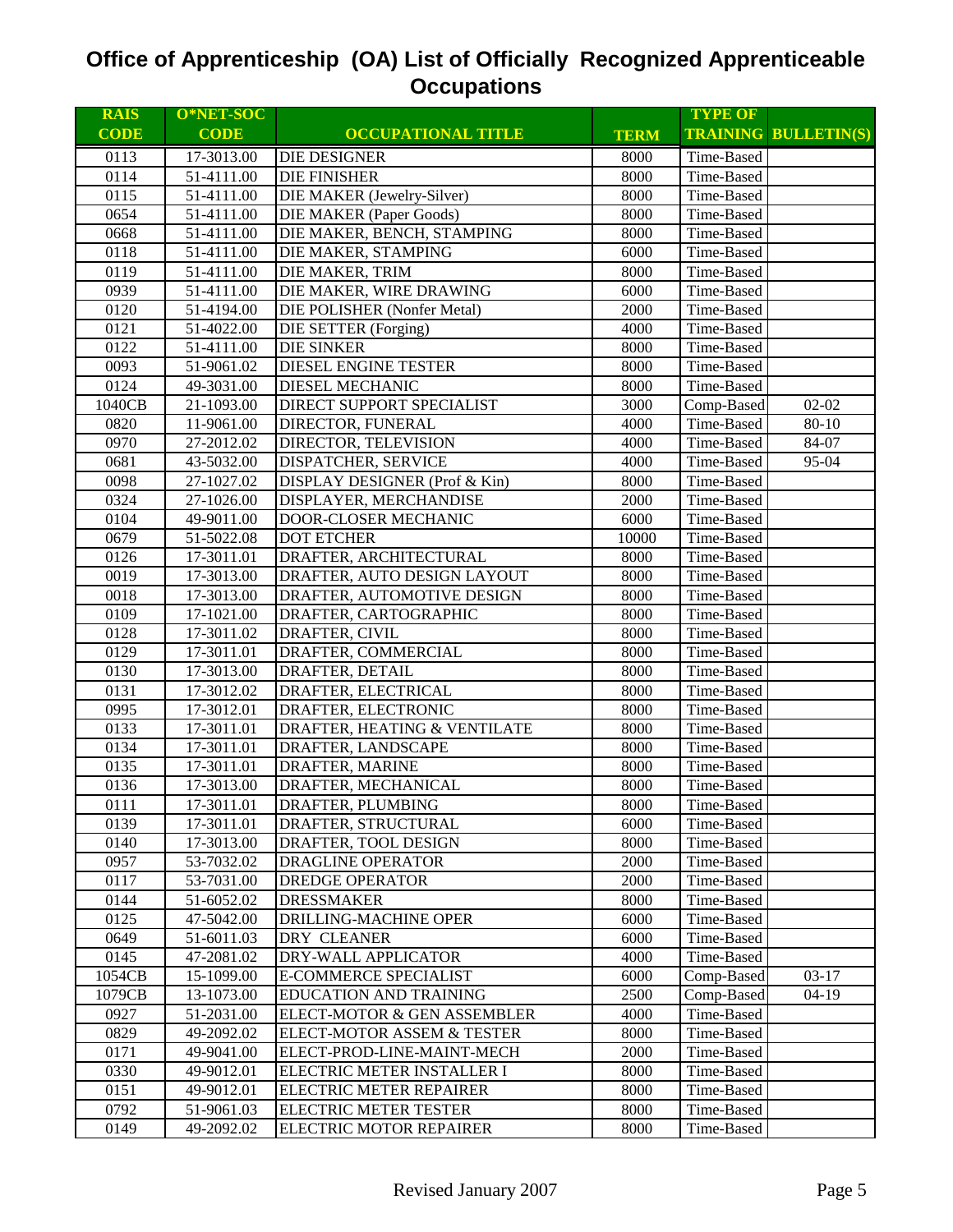| <b>RAIS</b> | O*NET-SOC   |                                      |             | <b>TYPE OF</b> |                             |
|-------------|-------------|--------------------------------------|-------------|----------------|-----------------------------|
| <b>CODE</b> | <b>CODE</b> | <b>OCCUPATIONAL TITLE</b>            | <b>TERM</b> |                | <b>TRAINING BULLETIN(S)</b> |
| 0652        | 51-2022.00  | <b>ELECTRIC SIGN ASSEMBLER</b>       | 8000        | Time-Based     |                             |
| 0150        | 49-2092.01  | ELECTRIC TOOL REPAIRER               | 8000        | Time-Based     |                             |
| 0154        | 49-2092.01  | ELECTRICAL APPLIANCE REPR            | 6000        | Time-Based     |                             |
| 0156        | 49-2092.01  | ELECTRICAL APPLIANCE SERV            | 6000        | Time-Based     |                             |
| 0157        | 17-3023.02  | ELECTRICAL INSTRUMENT REPR           | 6000        | Time-Based     |                             |
| 0155        | 17-3023.03  | ELECTRICAL TECHNICIAN                | 8000        | Time-Based     |                             |
| 0905        | 51-9061.04  | ELECTRIC-DISTRIBUTION CHECKER        | 4000        | Time-Based     |                             |
| 0159        | 47-2111.00  | <b>ELECTRICIAN</b>                   | 8000        | Time-Based     |                             |
| 0771        | 47-2111.00  | ELECTRICIAN (Ship & Boat)            | 8000        | Time-Based     |                             |
| 0158        | 47-2111.00  | <b>ELECTRICIAN</b> (Water Trans)     | 8000        | Time-Based     |                             |
| 0160        | 49-2091.00  | ELECTRICIAN, AIRCRAFT                | 8000        | Time-Based     |                             |
| 0161        | 49-2096.00  | ELECTRICIAN, AUTOMOTIVE              | 4000        | Time-Based     |                             |
| 0162        | 49-2093.00  | ELECTRICIAN, LOCOMOTIVE              | 8000        | Time-Based     |                             |
| 0643        | 47-2111.00  | ELECTRICIAN, MAINTENANCE             | 8000        | Time-Based     |                             |
| 0163        | 49-2095.00  | ELECTRICIAN, POWERHOUSE              | 8000        | Time-Based     |                             |
| 0164        | 49-2021.00  | ELECTRICIAN, RADIO                   | 8000        | Time-Based     |                             |
| 0166        | 49-2095.00  | ELECTRICIAN, SUBSTATION              | 6000        | Time-Based     |                             |
| 0132        | 49-9097.00  | ELECTRIC-TRACK-SWITCH MAIN           | 8000        | Time-Based     |                             |
| 0167        | 17-3024.00  | ELECTROMECHANICAL TECH               | 6000        | Time-Based     |                             |
| 0168        | 49-9062.00  | ELECTROMEDICAL EQUIP REPAIRER        | 4000        | Time-Based     | 76-01                       |
| 0617        | 43-9031.00  | ELECTRONIC PREPRESS SYSTEM OP        | 10000       | Time-Based     | $91-13$                     |
| 1041        | 49-2022.03  | ELECTRONIC SYSTEMS TECH              | 8000        | Time-Based     | $02 - 04$                   |
| 0137        | 49-2097.00  | ELECTRONIC-ORGAN TECHNICIAN          | 4000        | Time-Based     |                             |
| 0170        | 49-2011.02  | ELECTRONICS MECHANIC                 | 8000        | Time-Based     |                             |
| 0169        | 17-3023.01  | ELECTRONICS TECHNICIAN               | 8000        | Time-Based     |                             |
| 0570        | 51-9061.04  | <b>ELECTRONICS TESTER</b>            | 6000        | Time-Based     |                             |
| 0967        | 51-9199.99  | ELECTRONICS UTILITY WORKER           | 8000        | Time-Based     |                             |
| 1036        | 51-9121.01  | ELECTROSTATIC POWDER COATING TECH    | 8000        | Time-Based     | $00 - 03$                   |
| 0172        | 51-5022.10  | <b>ELECTROTYPER</b>                  | 10000       | Time-Based     |                             |
| 0906        | 49-2094.00  | ELECT-SALES & SERVICE TECH           | 8000        | Time-Based     |                             |
| 0138        | 47-2073.01  | ELEVATING-GRADER OPERATOR            | 4000        | Time-Based     |                             |
| 0173        | 47-4021.00  | ELEVATOR CONSTRUCTOR                 | 8000        | Time-Based     |                             |
| 0174        | 47-4021.00  | <b>ELEVATOR REPAIRER</b>             | 8000        | Time-Based     |                             |
| 0665        | 39-4011.00  | <b>EMBALMER</b> (Per Ser)            | 4000        | Time-Based     | 80-10                       |
| 0704        | 51-5023.07  | <b>EMBOSSER</b>                      | 4000        | Time-Based     |                             |
| 0684        | 51-5023.07  | EMBOSSING-PRESS OPERATOR             | 8000        | Time-Based     |                             |
| 0730        | 29-2041.00  | <b>EMERGENCY MEDICAL TECH</b>        | 6000        | Time-Based     |                             |
| 0176        | 49-3053.00  | <b>ENGINE REPAIRER, SERVICE</b>      | 8000        | Time-Based     |                             |
| 0143        | 51-9071.04  | <b>ENGINE TURNER (Jewelry)</b>       | 4000        | Time-Based     |                             |
| 0764        | 17-3013.00  | ENGINEERING ASST, MECH EQUIP         | 8000        | Time-Based     |                             |
| 0249        | 51-4061.00  | ENGINEERING MODEL MAKER (Inst & App) | 8000        | Time-Based     |                             |
| 0782        | 51-4034.00  | ENGINE-LATHE SET-UP OP, TOOL         | 4000        | Time-Based     | 79-65                       |
| 0142        | 51-4034.00  | ENGINE-LATHE SET-UP OPERATOR         | 4000        | Time-Based     |                             |
| 0178        | 51-9194.02  | <b>ENGRAVER</b> (Glass Prod)         | 4000        | Time-Based     |                             |
| 0705        | 51-9194.01  | <b>ENGRAVER I</b>                    | 10000       | Time-Based     |                             |
| 0146        | 51-9194.01  | ENGRAVER, BLOCK (Prt & Pub)          | 8000        | Time-Based     |                             |
| 0806        | 51-9194.01  | ENGRAVER, HAND, HARD METAL           | 8000        | Time-Based     |                             |
| 0147        | 51-9194.01  | ENGRAVER, HAND, SOFT METAL           | 8000        | Time-Based     |                             |
| 0963        | 51-5023.08  | <b>ENGRAVER, MACHINE</b>             | 8000        | Time-Based     |                             |
| 0179        | 51-9194.04  | ENGRAVER, PANTOGRAPH I               | 8000        | Time-Based     |                             |
| 0148        | 51-9194.01  | ENGRAVER, PICTURE (Prt&Pub)          | 2000        | Time-Based     |                             |
| 0915        | 51-5023.08  | <b>ENGRAVING PRESS OPERATOR</b>      | 6000        | Time-Based     |                             |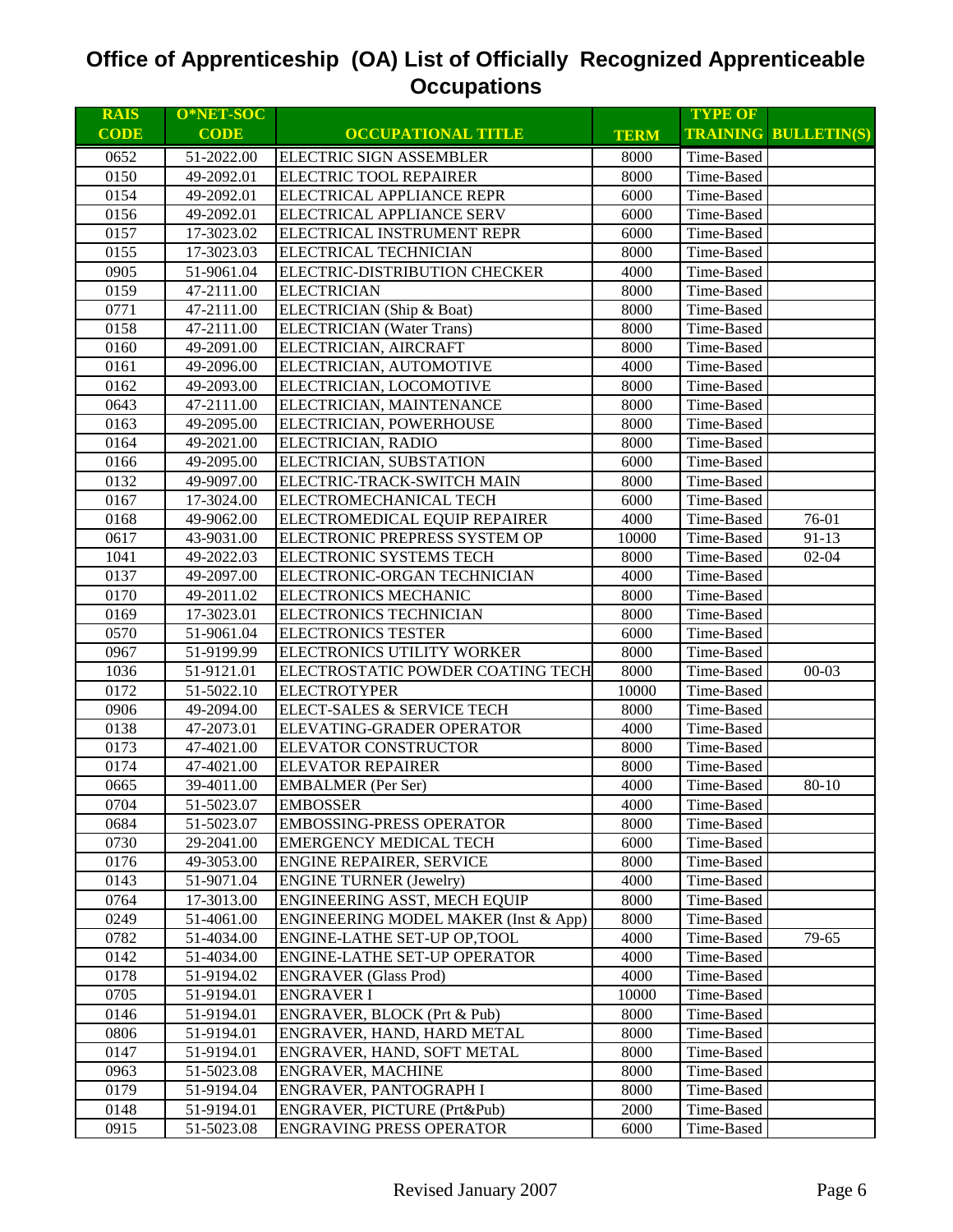| <b>RAIS</b> | O*NET-SOC   |                                     |                         | <b>TYPE OF</b> |                             |
|-------------|-------------|-------------------------------------|-------------------------|----------------|-----------------------------|
| <b>CODE</b> | <b>CODE</b> | <b>OCCUPATIONAL TITLE</b>           | <b>TERM</b>             |                | <b>TRAINING BULLETIN(S)</b> |
| 0180        | 51-9196.00  | <b>ENVELOPE-FOLD-MACH ADJUSTER</b>  | 6000                    | Time-Based     |                             |
| 0648        | 19-2041.00  | ENVIRONMENTAL ANALYST               | 7000                    | Time-Based     | 93-02                       |
| 0165        | 49-2022.03  | EQUIPMENT INSTALLER (Tel & Tel)     | 8000                    | Time-Based     |                             |
| 0965        | 17-3012.02  | <b>ESTIMATOR AND DRAFTER</b>        | 8000                    | Time-Based     |                             |
| 0175        | 51-5022.03  | ETCHER, HAND (Prt & Pub)            | 10000                   | Time-Based     |                             |
| 0182        | 51-5022.03  | ETCHER, PHOTOENGRAVING              | 8000                    | Time-Based     |                             |
| 0184        | 51-4061.00  | <b>EXPER MECH MOTOR &amp; BIKES</b> | 8000                    | Time-Based     |                             |
| 0183        | 51-9061.01  | EXPERIMENTAL ASSEMBLER              | 4000                    | Time-Based     |                             |
| 1000        | 37-2021.00  | EXTERMINATOR, TERMITE               | 4000                    | Time-Based     | 86-12                       |
| 0185        | 51-4021.00  | <b>EXTRUDER OPERATOR (Plastics)</b> | 2000                    | Time-Based     |                             |
| 0833        | 51-2041.01  | FABRICATOR-ASSEMBLER METAL PROD     | 8000                    | Time-Based     |                             |
| 0672        | 49-9098.00  | <b>FACILITIES LOCATOR</b>           | 4000                    | Time-Based     | $94 - 11$                   |
| 1056CB      | 11-9141.00  | <b>FACILITY MANAGER</b>             | 4000                    | Comp-Based     | 03-28                       |
| 0187        | 49-3041.00  | FARM EQUIPMENT MECH I               | 6000                    | Time-Based     |                             |
| 0789        | 49-3041.00  | FARM EQUIPMENT MECH II              | 8000                    | Time-Based     |                             |
| 0981        | 45-2091.00  | FARM WORKER, GENERAL I              | 2000                    | Time-Based     | 84-22                       |
| 0177        | 11-9012.00  | FARMER, GENERAL (Agric)             | 8000                    | Time-Based     |                             |
| 0808        | 51-4022.00  | <b>FASTENER TECHNOLOGIST</b>        | 6000                    | Time-Based     | 80-01                       |
| 0711        | 47-4031.00  | <b>FENCE ERECTOR</b>                | 6000                    | Time-Based     | 98-02                       |
| 0960        | 27-4012.00  | FIELD ENGINEER (Radio & TV)         | 8000                    | Time-Based     |                             |
| 0916        | 49-2094.00  | FIELD SERVICE ENGINEER              | 4000                    | Time-Based     | 82-04                       |
| 1121HY      | 47-4011.00  | FIELD TECH CONCRETE/MASONRY INSP    | 3000-6000               | Hybrid         | 07-06                       |
| 1122HY      | 47-4011.00  | FIELD TECH SOIL/ASPHALT INSPECT     | 2400-6000               | Hybrid         | 07-06                       |
| 1123HY      | 47-4011.00  | FIELD TECH STEEL/WELD/FIREPROF INSP | $\overline{3000}$ -6000 | Hybrid         | $07-06$                     |
| 0921        | 51-9132.00  | <b>FILM DEVELOPER</b>               | 6000                    | Time-Based     |                             |
| 0907        | 51-9132.00  | FILM LAB TECHNICIAN                 | 6000                    | Time-Based     |                             |
| 0908        | 51-9131.04  | FILM LAB TECHNICIAN I               | 6000                    | Time-Based     |                             |
| 0127        | 27-4032.00  | FILM OR VIDEOTAPE EDITOR            | 8000                    | Time-Based     |                             |
| 1083CB      | 43-3051.00  | FINANCIAL MANAGEMENT                | 2000                    | Comp-Based     | $04-19$                     |
| 0181        | 51-9081.00  | FINISHER, DENTURE                   | 2000                    | Time-Based     |                             |
| 0535        | 33-2011.01  | FIRE APPARATUS ENGINEER             | 6000                    | Time-Based     | 88-33                       |
| 0576        | 33-1021.01  | <b>FIRE CAPTAIN</b>                 | 6000                    | Time-Based     | 89-17                       |
| 1087        | 13-1073.00  | FIRE DEPARTMENT TRAINING OFFICER    | 4000                    | Time-Based     | $05-12$                     |
| 0541        | 33-2011.01  | <b>FIRE ENGINEER</b>                | 2000                    | Time-Based     | 88-33                       |
| 0195        | 33-2011.01  | <b>FIRE FIGHTER</b>                 | 6000                    | Time-Based     |                             |
| 1092        | 33-2011.01  | FIRE FIGHTER DIVER                  | 7000                    | Time-Based     | $05 - 12$                   |
| 1091        | 33-2011.01  | FIRE FIGHTER PARAMEDIC              | 8000                    | Time-Based     | $05-12$                     |
| 0544        | 33-2011.02  | FIRE FIGHTER SPECIALIST WILDLAND    | 4000                    | Time-Based     | $02 - 14$                   |
| 0192        | 33-2011.01  | FIRE FIGHTER, CRASH, FIRE           | 2000                    | Time-Based     |                             |
| 0516        | 33-2021.01  | FIRE INSPECTOR                      | 8000                    | Time-Based     | 88-25                       |
| 1090        | 33-2021.02  | <b>FIRE MARSHALL</b>                | 4000                    | Time-Based     | $05-12$                     |
| 0754        | 33-2011.01  | <b>FIRE MEDIC</b>                   | 6000                    | Time-Based     | 79-25                       |
| 1089        | 33-1021.01  | FIRE PREVENTION OFFICER             | 4000                    | Time-Based     | $05-12$                     |
| 1088        | 33-2011.02  | FIRE SUPPRESSION TECHNICIAN         | 4000                    | Time-Based     | $05-12$                     |
| 0193        | 55-3014.00  | FIRE-CONTROL MECHANIC               | 4000                    | Time-Based     |                             |
| 0188        | 51-9051.00  | FIRER, KILN (Pottery & Porc)        | 6000                    | Time-Based     | 79-07                       |
| 1052        | 51-8021.01  | FIRER, MARINE                       | 2115.5                  | Time-Based     |                             |
| 0902        | 33-3031.00  | FISH & GAME WARDEN (Gov Ser)        | 4000                    | Time-Based     | 82-23                       |
| 1024        | 45-2093.00  | FISH HATCHERY WORKER                | 2000                    | Time-Based     | 98-08                       |
| 0197        | 51-2041.02  | FITTER (Mach Shop)                  | 4000                    | Time-Based     |                             |
| 0189        | 51-2041.02  | FITTER I (Any Ind)                  | 6000                    | Time-Based     |                             |
| 0198        | 51-4041.00  | FIXTURE MAKER (Light Fix)           | 4000                    | Time-Based     |                             |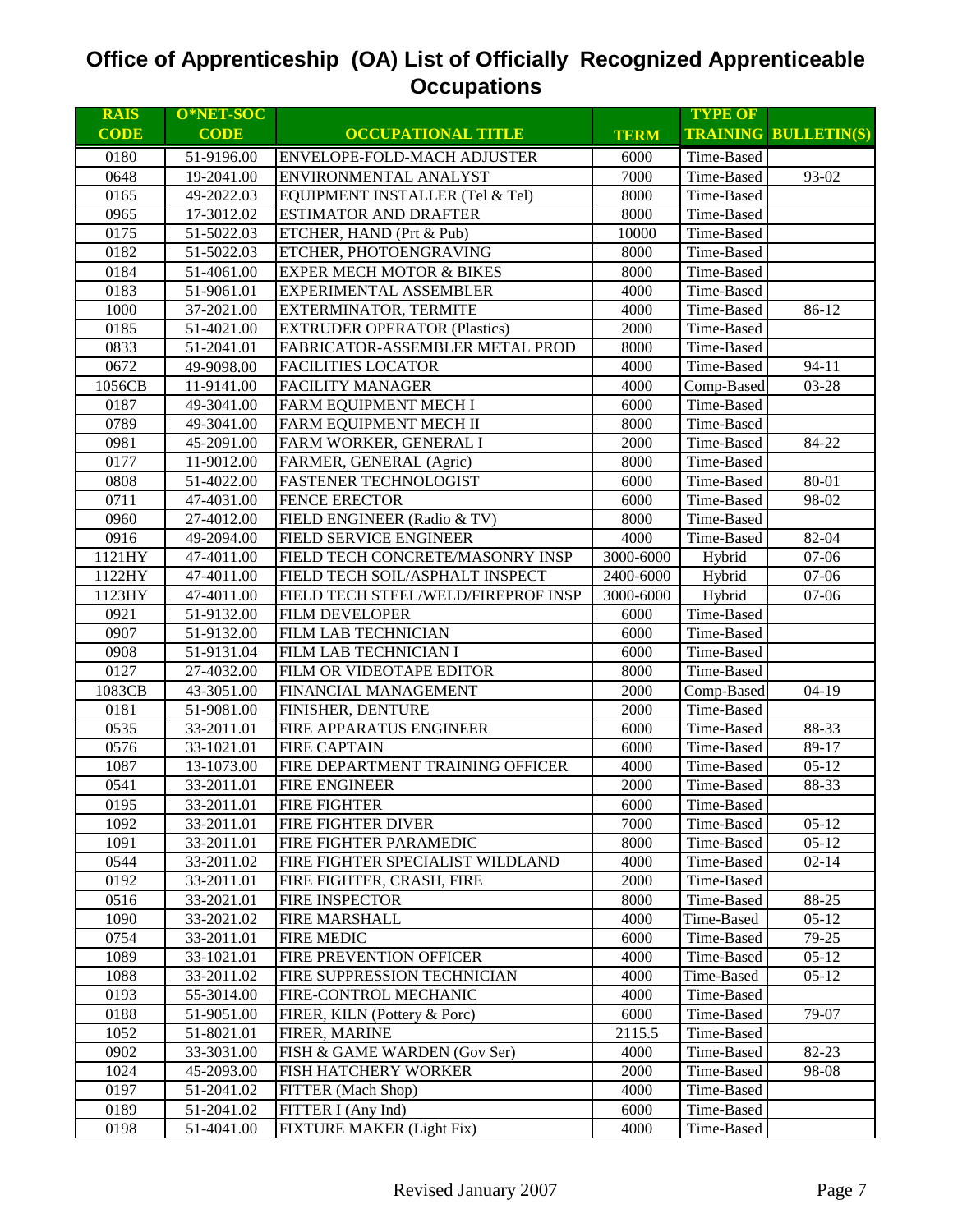| <b>RAIS</b> | O*NET-SOC   |                                     |             | <b>TYPE OF</b> |                             |
|-------------|-------------|-------------------------------------|-------------|----------------|-----------------------------|
| <b>CODE</b> | <b>CODE</b> | <b>OCCUPATIONAL TITLE</b>           | <b>TERM</b> |                | <b>TRAINING BULLETIN(S)</b> |
| 0201        | 47-2042.00  | FLOOR COVER LAYER(RR Equip)         | 6000        | Time-Based     |                             |
| 0199HY      | 47-2042.00  | <b>FLOOR LAYER</b>                  | 5200-8000   | Hybrid         | $05 - 23$                   |
| 0199        | 47-2042.00  | <b>FLOOR LAYER</b>                  | 6000        | Time-Based     |                             |
| 0202        | 27-1023.00  | <b>FLORAL DESIGNER</b>              | 2000        | Time-Based     | 78-08                       |
| 0194        | 51-5011.01  | FOLDING MACHINE OPERATOR            | 4000        | Time-Based     |                             |
| 0203        | 49-9041.00  | FORGE-SHOP-MACHINE REPAIRER         | 6000        | Time-Based     |                             |
| 0196        | 51-4022.00  | <b>FORGING-PRESS OPERATOR I</b>     | 2000        | Time-Based     |                             |
| 0206HY      | 47-2031.02  | <b>FORM BUILDER (Const)</b>         | 3350-4600   | Hybrid         |                             |
| 0206        | 47-2031.02  | <b>FORM BUILDER (Const)</b>         | 4000        | Time-Based     |                             |
| 0200        | 51-2041.01  | FORMER, HAND (Any Ind)              | 4000        | Time-Based     |                             |
| 0048        | 51-9041.01  | FORMING-MACHINE OPERATOR            | 8000        | Time-Based     |                             |
| 0207        | 17-2131.00  | FOUNDRY METALLURGIST                | 8000        | Time-Based     |                             |
| 0204        | 51-9012.00  | FOURDRINIER-MACHINE OPER            | 6000        | Time-Based     |                             |
| 0208        | 51-4081.01  | FOUR-SLIDE-MACHINE SETTER           | 4000        | Time-Based     |                             |
| 0211        | 51-9193.00  | <b>FREEZER OPERATOR (Dairy)</b>     | 2000        | Time-Based     |                             |
| 0215        | 49-9063.02  | FRETTED INSTRUMENT REPAIRER         | 6000        | Time-Based     |                             |
| 0209        | 49-3023.02  | FRONT-END MECHANIC                  | 8000        | Time-Based     |                             |
| 0922        | 49-3023.02  | FUEL INJECTION SERVICER             | 8000        | Time-Based     |                             |
| 0610        | 49-9041.00  | FUEL SYSTEM MAINT WORKER            | 4000        | Time-Based     | $90 - 26$                   |
| 0220        | 51-9031.00  | FUR CUTTER                          | 4000        | Time-Based     |                             |
| 0224        | 27-1022.00  | FUR DESIGNER                        | 8000        | Time-Based     |                             |
| 0210        | 51-6031.01  | <b>FUR FINISHER</b>                 | 4000        | Time-Based     |                             |
| 0794        | 49-9021.01  | <b>FURNACE INSTALLER</b>            | 6000        | Time-Based     |                             |
| 0678        | 49-9021.01  | FURNACE INSTALLER & REPAIRER        | 8000        | Time-Based     |                             |
| 0944        | 51-4051.00  | <b>FURNACE OPERATOR</b>             | 8000        | Time-Based     |                             |
| 0225        | 27-1021.00  | <b>FURNITURE DESIGNER</b>           | 8000        | Time-Based     |                             |
| 0212        | 51-7021.00  | <b>FURNITURE FINISHER</b>           | 6000        | Time-Based     |                             |
| 0213        | 51-6093.00  | FURNITURE UPHOLSTERER               | 8000        | Time-Based     |                             |
| 0214        | 51-6052.02  | <b>FURRIER</b>                      | 8000        | Time-Based     |                             |
| 0228        | 51-9032.02  | <b>GANG SAWYER, STONE</b>           | 4000        | Time-Based     |                             |
| 0917        | 49-9031.02  | <b>GAS APPLIANCE SERVICER</b>       | 6000        | Time-Based     |                             |
| 0594        | 49-9012.02  | <b>GAS UTILITY WORKER</b>           | 4000        | Time-Based     | $90 - 14$                   |
| 0230        | 49-3053.00  | <b>GAS-ENGINE REPAIRER</b>          | 8000        | Time-Based     |                             |
| 0964        | 47-2152.01  | <b>GAS-MAIN FITTER</b>              | 8000        | Time-Based     |                             |
| 0331        | 49-9012.03  | <b>GAS-METER MECHANIC I</b>         | 6000        | Time-Based     |                             |
| 0232        | 49-9012.02  | <b>GAS-REGULATOR REPAIRER</b>       | 6000        | Time-Based     |                             |
| 0226        | 51-8093.03  | <b>GAUGER</b> (Petrol Prod)         | 4000        | Time-Based     |                             |
| 0241        | 51-4081.01  | <b>GEAR HOBBER SETUP OPERATOR</b>   | 8000        | Time-Based     |                             |
| 0664        | 51-4081.01  | GEARCUT-MACH SET-UP OP TOO          | 6000        | Time-Based     |                             |
| 0234        | 51-4081.01  | <b>GEAR-CUTTING-MACH SETUP OPER</b> | 6000        | Time-Based     |                             |
| 0242        | 51-9071.06  | <b>GEM CUTTER (Jewelry)</b>         | 6000        | Time-Based     |                             |
| 0217        | 17-3031.02  | <b>GEODETIC COMPUTATOR</b>          | 4000        | Time-Based     |                             |
| 1062CB      | 17-1021.00  | <b>GEOSPATIAL SPECIALIST</b>        | 2000-4000   | Comp-Based     | $05-08$                     |
| 0218        | 51-9195.04  | <b>GLASS BENDER (Fab Nec)</b>       | 8000        | Time-Based     |                             |
| 0219        | 51-9195.04  | <b>GLASS BLOWER</b>                 | 6000        | Time-Based     |                             |
| 0768        | 51-9195.04  | <b>GLASS BLOWER, LAB APPARATUS</b>  | 8000        | Time-Based     |                             |
| 0714        | 49-3022.00  | <b>GLASS INSTALLER (Auto Serv)</b>  | 4000        | Time-Based     |                             |
| 0243        | 51-9195.04  | <b>GLASS-BLOWING-LATHE OPERAT</b>   | 8000        | Time-Based     |                             |
| 0221        | 47-2121.00  | <b>GLAZIER</b>                      | 6000        | Time-Based     |                             |
| 0222        | 47-2121.00  | <b>GLAZIER, STAINED GLASS</b>       | 8000        | Time-Based     |                             |
| 0984        | 51-9061.05  | <b>GRADER</b> (Woodworking)         | 8000        | Time-Based     | 84-41                       |
| 0010        | 27-1024.00  | <b>GRAPHIC DESIGNER</b>             | 3000        | Time-Based     |                             |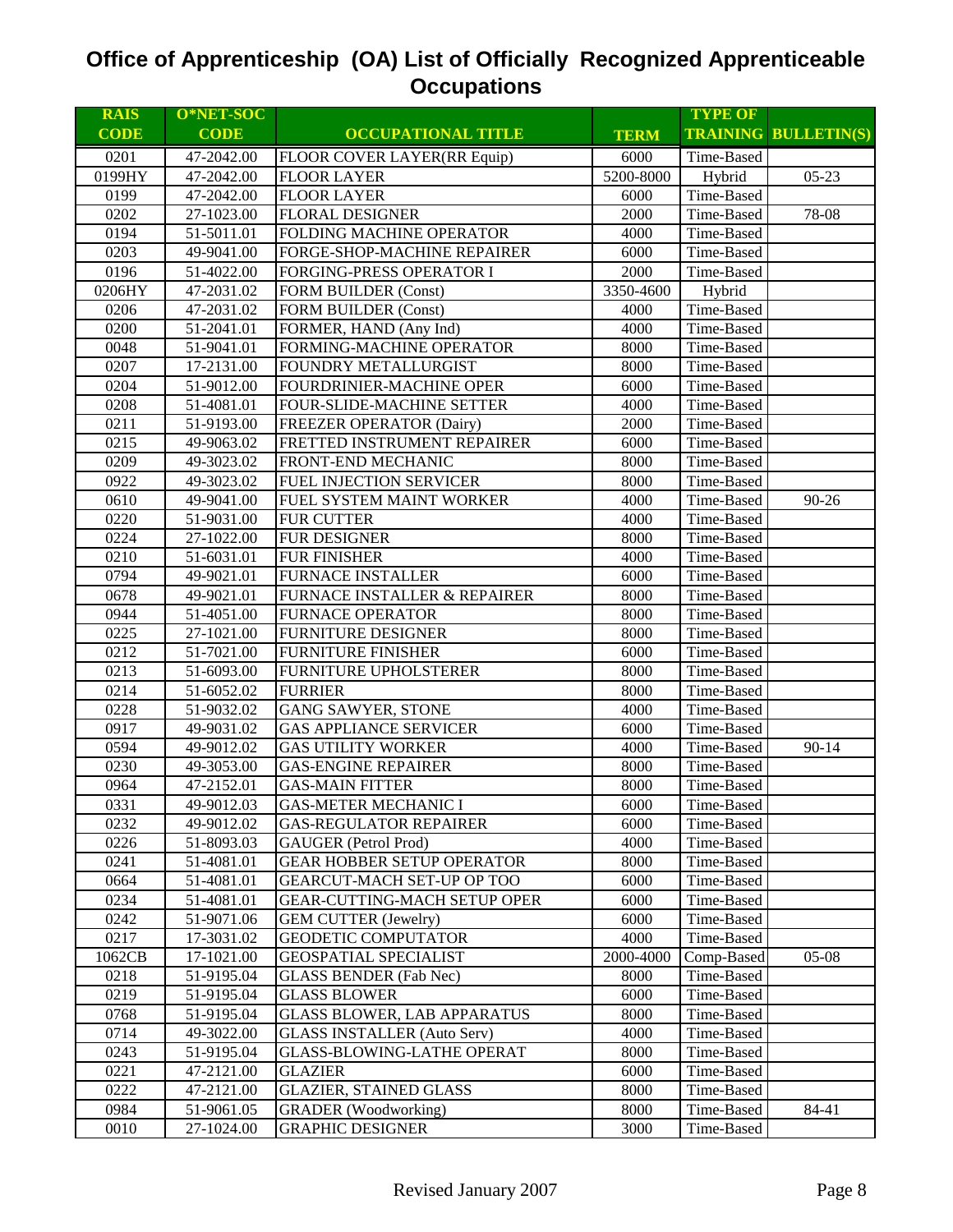| <b>RAIS</b> | O*NET-SOC   |                                         |             | <b>TYPE OF</b> |                             |
|-------------|-------------|-----------------------------------------|-------------|----------------|-----------------------------|
| <b>CODE</b> | <b>CODE</b> | <b>OCCUPATIONAL TITLE</b>               | <b>TERM</b> |                | <b>TRAINING BULLETIN(S)</b> |
| 0934        | 37-3011.00  | <b>GREENSKEEPER II</b>                  | 4000        | Time-Based     | 78-42                       |
| 0244        | 51-4033.01  | <b>GRINDER I (Clock &amp; Watch)</b>    | 8000        | Time-Based     |                             |
| 0671        | 51-4194.00  | <b>GRINDER OP TOOL PRECISION</b>        | 8000        | Time-Based     |                             |
| 0635        | 51-4033.01  | <b>GRINDER SET-UP OP, JIG</b>           | 8000        | Time-Based     | 92-09                       |
| 0974        | 51-4194.00  | GRINDER SET-UP OPERATOR, UNIVERSAL      | 8000        | Time-Based     |                             |
| 0695HY      | 33-9032.00  | <b>GUARD, SECURITY</b>                  | 3000-6000   | Hybrid         | 95-06                       |
| 0229        | 51-4081.01  | <b>GUNSMITH</b>                         | 8000        | Time-Based     |                             |
| 0096A       | 39-5012.00  | <b>HAIR STYLIST (Cosmetologist)</b>     | 2000        | Time-Based     | $04 - 20$                   |
| 0245        | 51-6041.00  | <b>HARNESS MAKER</b>                    | 6000        | Time-Based     |                             |
| 0248        | 51-7011.00  | <b>HARPSICHORD MAKER</b>                | 4000        | Time-Based     |                             |
| 0253        | 51-7011.00  | HAT-BLOCK MAKER (Woodwork)              | 6000        | Time-Based     |                             |
| 0591        | 47-4099.99  | HAZARDOUS-WASTE MATERIAL TECH           | 4000        | Time-Based     | 90-04                       |
| 0831        | 51-7041.01  | <b>HEAD SAWYER</b>                      | 6000        | Time-Based     | 80-44                       |
| 0602        | 29-2099.99  | HEALTH CARE SANITARY TECH               | 2000        | Time-Based     | $90 - 16$                   |
| 1086AA(HY)  | 31-1011.00  | HEALTH SUPPORT SPECIALIST               | 2500-5000   | Hybrid         | $06-18$                     |
| 1086AA(HY)  | 31-1011.00  | HEALTH SUPPORT SPECIALIST (Act Dir)     | 250-500     | Hybrid         | $06-18$                     |
| 1086AA(HY)  | 31-1011.00  | HEALTH SUPPORT SPECIALIST (CNA)         | 500-1000    | Hybrid         | $06-18$                     |
| 1086AA(HY)  | 31-1011.00  | HEALTH SUPPORT SPECIALIST (Din Ser)     | 540-1080    | Hybrid         | $06 - 18$                   |
| 1086AA(HY)  | 31-1011.00  | HEALTH SUPPORT SPECIALIST (HHA)         | 250-500     | Hybrid         | $06 - 18$                   |
| 1086AA(HY)  | 31-1011.00  | HEALTH SUPPORT SPECIALIST (Rehad Aide)  | 200-400     | Hybrid         | $06 - 18$                   |
| 1086AA(HY)  | 31-1011.00  | HEALTH SUPPORT SPECIALIST(CrtMedAide)   | 750-1500    | Hybrid         | $06-18$                     |
| 1086AA(HY)  | 31-1011.00  | HEALTH SUPPORT SPECIALIST(Evnir Ser)    | 510-1020    | Hybrid         | $06-18$                     |
| 1084        | 43-9061.00  | HEALTH UNIT COORDINATOR                 | 2000        | Time-Based     | $04 - 21$                   |
| 0257        | 17-3027.00  | HEAT TRANSFER TECHNICIAN                | 8000        | Time-Based     |                             |
| 0233        | 51-4191.02  | <b>HEAT TREATER I</b>                   | 8000        | Time-Based     |                             |
| 0637        | 49-9021.01  | <b>HEATING &amp; AIR-COND INST-SERV</b> | 6000        | Time-Based     |                             |
| 0947        | 51-4022.00  | <b>HEAVY FORGER</b>                     | 8000        | Time-Based     |                             |
| 1074CB      | 19-3093.00  | <b>HISTORIAN</b>                        | 2500        | Comp-Based     | $04-19$                     |
| 1086CB      | 31-1011.00  | <b>HOME HEALTH AIDE</b>                 | 2000        | Comp-Based     | $05-10$                     |
| 1086CB      | 31-1011.00  | HOME HEALTH AIDE(1086A Disability Spec) | 675-700     | Comp-Based     | $05-10$                     |
| 1086CB      | 31-1011.00  | HOME HEALTH AIDE(1086B Hospice Spec)    | 675-700     | Comp-Based     | $05-10$                     |
| 1086CB      | 31-1011.00  | HOME HEALTH AIDE(1086C Ment Ilne Spec)  | 675-700     | Comp-Based     | $05-10$                     |
| 1086CB      | 31-1011.00  | HOME HEALTH AIDE(1086D Dementia Spec)   | 675-700     | Comp-Based     | $05-10$                     |
| 1086CB      | 31-1011.00  | HOME HEALTH AIDE(1086E Mentor Spec)     | 675-700     | Comp-Based     | $05-10$                     |
| 1086CB      | 31-1011.00  | HOME HEALTH AIDE(1086F Geriatric Spec)  | 675-700     | Comp-Based     | $06-29$                     |
| 1108CB      | 11-9111.00  | HOME HEALTH DIRECTOR                    | 2000        | Comp-Based     | $06-03$                     |
| 1001        | 39-2011.00  | <b>HORSE TRAINER</b>                    | 2000        | Time-Based     | 86-14                       |
| 0235        | 39-2021.00  | <b>HORSESHOER</b>                       | 4000        | Time-Based     |                             |
| 0236        | 19-1013.01  | <b>HORTICULTURIST</b>                   | 6000        | Time-Based     |                             |
| 1035        | 43-4081.00  | HOTEL ASSOCIATE                         | 4000        | Time-Based     | $00 - 02$                   |
| 0943        | 37-2012.00  | HOUSEKEEPER, COM, RES, IND              | 2000        | Time-Based     | 84-24                       |
| 0651        | 49-9041.00  | <b>HYDRAULIC REPAIRER</b>               | 8000        | Time-Based     | $93-13$                     |
| 0783        | 49-9041.00  | HYDRAUL-PRESS SERVICR(Ordn)             | 4000        | Time-Based     |                             |
| 1110        | 53-7061.00  | HYDRO BLASTER/VACUUM TECHNICIAN         | 4000        | Time-Based     | $06-12$                     |
| 0237        | 49-9041.00  | HYDROELECTRIC-MACHINERY ME              | 6000        | Time-Based     |                             |
| 0238        | 51-8013.01  | HYDROELECTRIC-STATION OPER              | 6000        | Time-Based     |                             |
| 0239        | 51-9061.03  | HYDROMETER CALIBRATOR                   | 4000        | Time-Based     |                             |
| 0240        | 27-1013.01  | ILLUSTRATOR (Profess & Kin)             | 8000        | Time-Based     |                             |
| 0016        | 27-1021.00  | <b>INDUSTRIAL DESIGNER</b>              | 8000        | Time-Based     | 81-07                       |
| 0259        | 17-3026.00  | INDUSTRIAL ENGINEERING TECH             | 8000        | Time-Based     |                             |
| 1037        | 49-9041.00  | INDUSTRIAL MACH SYS TECH                | 4000        | Time-Based     | $00 - 07$                   |
| 1060CB      | 15-1071.01  | INFORMATION ASSURANCE SPECIALIST        | 6000        | Comp-Based     | $04-09$                     |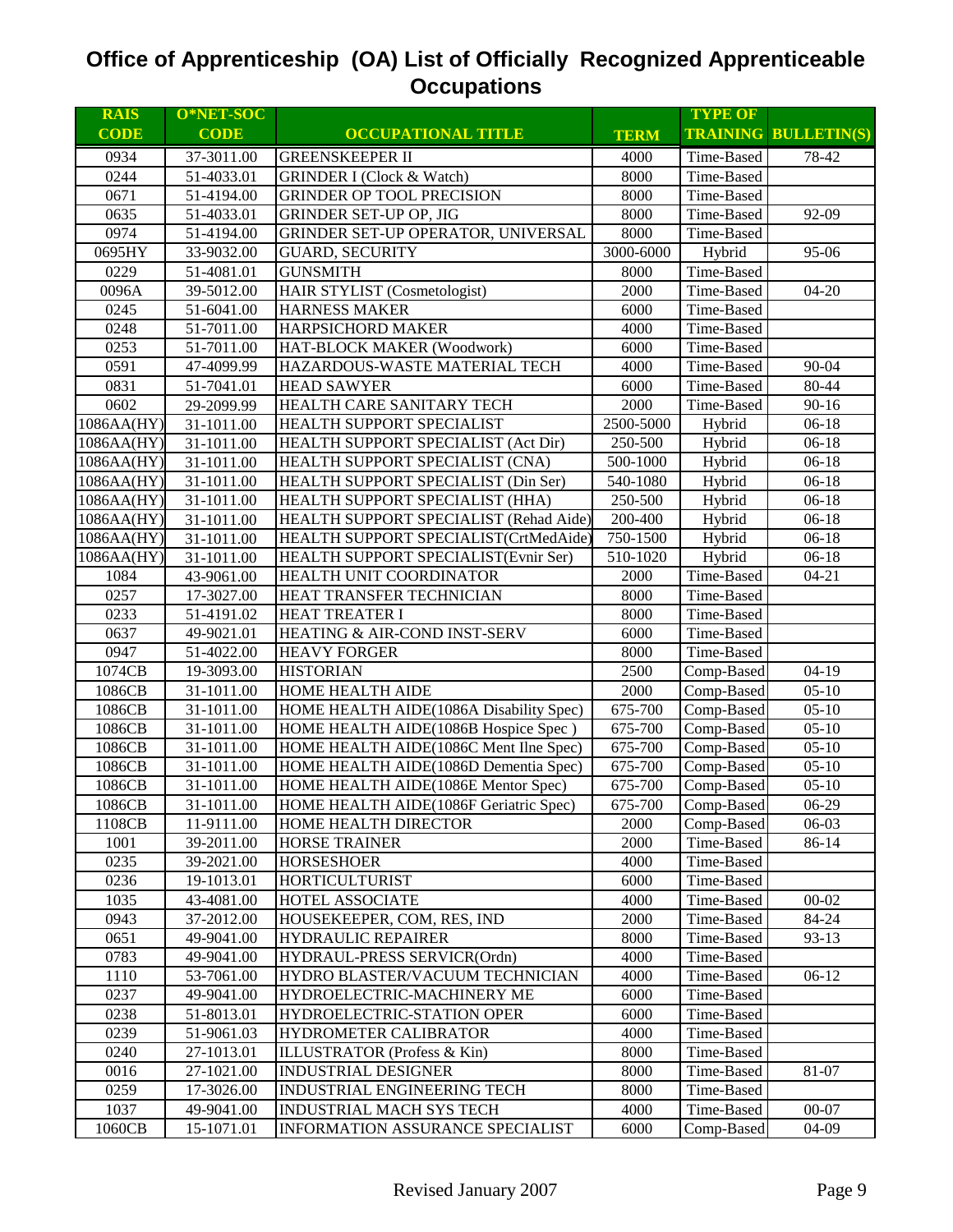| <b>RAIS</b> | O*NET-SOC   |                                          |             | <b>TYPE OF</b> |                             |
|-------------|-------------|------------------------------------------|-------------|----------------|-----------------------------|
| <b>CODE</b> | <b>CODE</b> | <b>OCCUPATIONAL TITLE</b>                | <b>TERM</b> |                | <b>TRAINING BULLETIN(S)</b> |
| 1073CB      | 43-9022.00  | <b>INFORMATION MANAGEMENT (WD Proc)</b>  | 2000        | Comp-Based     | $04-19$                     |
| 0246        | 51-4072.01  | INJECTION-MOLDING-MACH OP                | 2000        | Time-Based     |                             |
| 0941        | 47-4011.00  | <b>INSPECTOR, BUILDING</b>               | 6000        | Time-Based     | 84-17                       |
| 0968        | 51-9061.03  | INSPECTOR, ELECTROMECHANIC               | 8000        | Time-Based     |                             |
| 0697        | 51-9061.01  | <b>INSPECTOR, METAL FABRICATE</b>        | 8000        | Time-Based     | 96-01                       |
| 0581        | 53-6051.05  | <b>INSPECTOR, MOTOR VEHICLES</b>         | 4000        | Time-Based     | 89-29                       |
| 0380        | 51-9061.01  | <b>INSPECTOR, OUTSIDE PRODUCT</b>        | 8000        | Time-Based     |                             |
| 0424        | 51-9061.03  | <b>INSPECTOR, PRECISION</b>              | 4000        | Time-Based     |                             |
| 0992        | 13-1041.04  | INSPECTOR, QUALITY ASSURANCE             | 6000        | Time-Based     | 80-12                       |
| 0636        | 51-9061.01  | <b>INSPECTOR, SET-UP &amp; LAY-OUT</b>   | 8000        | Time-Based     | 88-01                       |
| 0251        | 51-4041.00  | <b>INSTRUMENT MAKER</b>                  | 8000        | Time-Based     |                             |
| 0254        | 51-4041.00  | <b>INSTRUMENT MAKER &amp; REPAIRER</b>   | 10000       | Time-Based     |                             |
| 0996        | 17-3023.02  | <b>INSTRUMENT MECH, WEAPONS SYS</b>      | 8000        | Time-Based     |                             |
| 0644        | 17-3023.02  | <b>INSTRUMENT MECHANIC (Any Ind)</b>     | 8000        | Time-Based     |                             |
| 0775        | 17-3023.02  | <b>INSTRUMENT REPAIRER (Any Ind)</b>     | 8000        | Time-Based     |                             |
| 0252        | 17-3023.02  | <b>INSTRUMENT TECHNICIAN (Utilities)</b> | 8000        | Time-Based     |                             |
| 0255        | 17-3023.02  | <b>INSTRUMENTATION TECHNICIAN</b>        | 8000        | Time-Based     |                             |
| 0909        | 47-2131.00  | <b>INSULATION WORKER</b>                 | 8000        | Time-Based     |                             |
| 0265        | 27-1025.00  | <b>INTERIOR DESIGNER</b>                 | 4000        | Time-Based     |                             |
| 1038        | 15-1081.00  | INTERNETWORKING TECHNICIAN               | 5000        | Time-Based     | 00-09/00-9a                 |
| 0579        | 33-9021.00  | <b>INVESTIGATOR, PRIVATE</b>             | 2000        | Time-Based     | 89-28                       |
| 1059CB      | 15-1099.99  | <b>IT GENERALIST</b>                     | 2880        | Comp-Based     | $04 - 08$                   |
| 1048CB      | 11-3021.00  | <b>IT PROJECT MANAGER</b>                | 6000        | Comp-Based     | 03-09                       |
| 0270        | 51-6063.00  | JACQUARD-LOOM WEAVER                     | 8000        | Time-Based     |                             |
| 0258        | 51-6063.00  | <b>JACQUARD-PLATE MAKER</b>              | 2000        | Time-Based     |                             |
| 0260        | 51-9071.01  | <b>JEWELER</b>                           | 4000        | Time-Based     |                             |
| 0261        | 51-7031.00  | JIG BUILDER (Wood Contain)               | 4000        | Time-Based     |                             |
| 0262        | 51-5021.00  | <b>JOB PRINTER</b>                       | 8000        | Time-Based     |                             |
| 0264        | 47-2031.04  | JOINER (Ship & Boat Bldg)                | 8000        | Time-Based     |                             |
| 0266        | 51-9051.00  | KILN OPERATOR (Woodworking)              | 6000        | Time-Based     |                             |
| 0273        | 51-6063.00  | KNITTER MECHANIC                         | 8000        | Time-Based     |                             |
| 0850        | 51-6063.00  | <b>KNITTING MACHINE FIXER</b>            | 8000        | Time-Based     |                             |
| 0267        | 19-4091.00  | <b>LABORATORY ASSISTANT</b>              | 6000        | Time-Based     | 77-36                       |
| 0621        | 17-3029.99  | LABORATORY ASST, METALLURGICAL           | 4000        | Time-Based     |                             |
| 0268        | 19-4031.00  | <b>LABORATORY TECHNICIAN</b>             | 2000        | Time-Based     |                             |
| 0269        | 19-4031.00  | <b>LABORATORY TESTER</b>                 | 4000        | Time-Based     |                             |
| 0271        | 37-3011.00  | <b>LANDSCAPE GARDENER</b>                | 8000        | Time-Based     |                             |
| 0574        | 37-3011.00  | LANDSCAPE MANAGEMENT TECH                | 2000        | Time-Based     | 89-14                       |
| 0571        | 37-3011.00  | <b>LANDSCAPE TECHNICIAN</b>              | 4000        | Time-Based     | 89-14                       |
| 0275        | 51-7011.00  | <b>LAST-MODEL MAKER</b>                  | 8000        | Time-Based     |                             |
| 0272        | 47-2031.01  | <b>LATHER</b>                            | 6000        | Time-Based     |                             |
| 0272HY      | 47-2031.01  | <b>LATING SPECIALIST</b>                 | 3900-6000   | Hybrid         | $05-23$                     |
| 0691        | 49-9041.00  | LAUNDRY-MACHINE MECHANIC                 | 6000        | Time-Based     |                             |
| 0554        | 51-9083.01  | <b>LAY-OUT TECHNICIAN</b>                | 8000        | Time-Based     |                             |
| 0825        | 51-4192.00  | LAY-OUT WORKER I (Any Ind)               | 8000        | Time-Based     |                             |
| 0274        | 51-4121.03  | <b>LEAD BURNER</b>                       | 8000        | Time-Based     |                             |
| 0935        | 51-6041.00  | <b>LEATHER STAMPER</b>                   | 2000        | Time-Based     |                             |
| 0800        | 43-6012.00  | <b>LEGAL SECRETARY</b>                   | 2000        | Time-Based     | 78-51                       |
| 0280        | 51-5023.01  | LETTERER (Profess & Kin)                 | 4000        | Time-Based     |                             |
| 0276        | 27-4011.00  | LIGHT TECHNICIAN                         | 8000        | Time-Based     |                             |
| 0281        | 49-9051.00  | <b>LINE ERECTOR</b>                      | 6000        | Time-Based     |                             |
| 0282        | 49-9052.00  | LINE INSTALLER-REPAIRER                  | 8000        | Time-Based     |                             |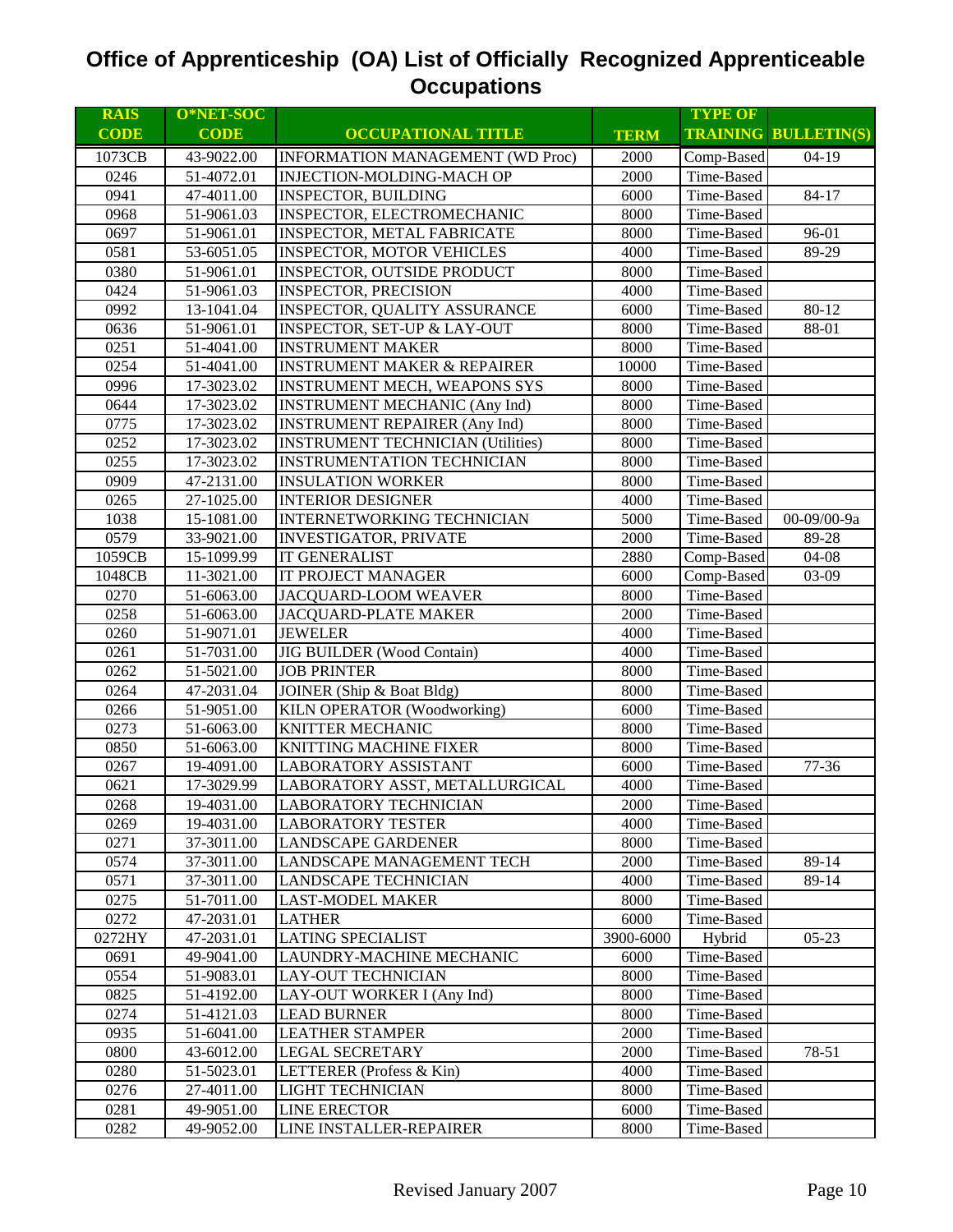| <b>RAIS</b> | O*NET-SOC   |                                          |             | <b>TYPE OF</b> |                             |
|-------------|-------------|------------------------------------------|-------------|----------------|-----------------------------|
| <b>CODE</b> | <b>CODE</b> | <b>OCCUPATIONAL TITLE</b>                | <b>TERM</b> |                | <b>TRAINING BULLETIN(S)</b> |
| 0283        | 49-9051.00  | <b>LINE MAINTAINER</b>                   | 8000        | Time-Based     |                             |
| 0284        | 49-9051.00  | <b>LINE REPAIRER</b>                     | 6000        | Time-Based     |                             |
| 0279        | 51-9123.00  | LINER (Pottery & Porc)                   | 6000        | Time-Based     |                             |
| 0286        | 51-5022.12  | LINOTYPE OPERATOR (Prt & Pub)            | 10000       | Time-Based     |                             |
| 0683CB      | 51-5023.04  | LITHOGRAPH PRESS OP (0683B), PFO         | 2000        | Comp-Based     | 05-07                       |
| 0683CB      | 51-5023.04  | LITHOGRAPH PRESS OP(0683A) Sm Press.     | 2000        | Comp-Based     | 05-07                       |
| 0683CB      | 51-5023.04  | LITHOGRAPH PRESS OP(0683C),LSPO          | 2000        | Comp-Based     | 05-07                       |
| 0683CB      | 51-5023.04  | LITHOGRAPH PRESS OP(0683D) Web Pre Jog   | 1000        | Comp-Based     | 05-07                       |
| 0683CB      | 51-5023.04  | LITHOGRAPH PRESS OP(0683E)Web Pre Ten    | 1000        | Comp-Based     | 05-07                       |
| 0683CB      | 51-5023.04  | LITHOGRAPH PRESS OP(0683F) Web Pre Op    | 2000        | Comp-Based     | 05-07                       |
| 0683CB      | 51-5023.04  | LITHOGRAPH PRESS OP(0683G)Lit Pre Op     | 4000        | Comp-Based     | 05-07                       |
| 0063        | 51-5022.07  | LITHOGRAPHIC PLATEMAKER                  | 8000        | Time-Based     |                             |
| 0683        | 51-5023.04  | LITHOGRAPH-PRESS OPER, TIN               | 8000        | Time-Based     |                             |
| 1047        | 51-8012.00  | <b>LOAD DISPATCHER</b>                   | 8000        | Time-Based     | 03-04                       |
| 0289        | 49-9094.00  | <b>LOCKSMITH</b>                         | 8000        | Time-Based     |                             |
| 0287        | 53-4011.00  | <b>LOCOMOTIVE ENGINEER</b>               | 8000        | Time-Based     |                             |
| 0290        | 51-7031.00  | LOFT WORKER (Ship & Boat)                | 8000        | Time-Based     |                             |
| 0900        | 45-4021.00  | LOGGER, ALLROUND                         | 4000        | Time-Based     | 79-23                       |
| 0299        | 49-3042.00  | LOGGING-EQUIPMENT MECHANIC               | 8000        | Time-Based     |                             |
| 0632        | 17-2112.00  | <b>LOGISTICS ENGINEER</b>                | 8000        | Time-Based     | $91 - 16$                   |
| 0841        | 51-6063.00  | <b>LOOM FIXER</b>                        | 6000        | Time-Based     |                             |
| 1105CB      | 11-9111.00  | LTC NURSE MANAGEMENT 1105A- Level 1      | 650-1000    | Comp-Based     | $05 - 14$                   |
| 1105CB      | 11-9111.00  | LTC NUR MGMNT 1105B- Lev 2, Chg Nr Spec  | 650-1000    | Comp-Based     | $05 - 14$                   |
| 1105CB      | 11-9111.00  | LTC NUR MGMNT 1105C- Lev 2, Infect Cont  | 600-1000    | Comp-Based     | $05 - 14$                   |
| 1105CB      | 11-9111.00  | LTC NUR MGMNT 1105D-Lev 2, Qual Assur    | 650-1000    | Comp-Based     | $05 - 14$                   |
| 1105CB      | 11-9111.00  | LTC NUR MGMNT 1105E-Lev 2, Resi Asses Sp | 600-1000    | Comp-Based     | $05 - 14$                   |
| 1105CB      | 11-9111.00  | LTC NUR MGMNT 1105F-Lev 2, Staff Dev Spe | 800-1200    | Comp-Based     | $05 - 14$                   |
| 1050        | 49-9099.99  | LUBRICATION SVCR.MTRLS DISP TECH         | 4000        | Time-Based     | $03-10$                     |
| 0301        | 51-2031.00  | <b>MACHINE ASSEMBLER</b>                 | 4000        | Time-Based     |                             |
| 0291CB      | 51-2031.00  | <b>MACHINE BUILDER</b>                   | 9200        | Comp-Based     | $06-10$                     |
| 0291        | 51-2031.00  | <b>MACHINE BUILDER</b>                   | 4000        | Time-Based     | 79-65                       |
| 0293        | 49-9044.00  | <b>MACHINE ERECTOR</b>                   | 8000        | Time-Based     |                             |
| 0302        | 49-9041.00  | MACHINE FIXER (Carpet & Rug)             | 8000        | Time-Based     |                             |
| 0305        | 51-6064.00  | <b>MACHINE FIXER (Textile)</b>           | 6000        | Time-Based     |                             |
| 0511        | 51-4081.01  | <b>MACHINE OPERATOR I</b>                | 2000        | Time-Based     |                             |
| 0292        | 49-9041.00  | MACHINE REPAIRER, MAINTEN                | 8000        | Time-Based     |                             |
| 0938        | 51-4081.01  | <b>MACHINE SETTER (Any Ind)</b>          | 8000        | Time-Based     |                             |
| 0317        | 51-4081.01  | <b>MACHINE SETTER (Clock)</b>            | 8000        | Time-Based     |                             |
| 0263        | 51-4081.01  | <b>MACHINE SETTER (Mach Shop)</b>        | 6000        | Time-Based     |                             |
| 0321        | 51-7042.01  | <b>MACHINE SETTER (Woodwork)</b>         | 8000        | Time-Based     |                             |
| 0327        | 51-9196.00  | MACHINE SET-UP OPER, PAPER               | 8000        | Time-Based     |                             |
| 0958        | 51-4081.01  | <b>MACHINE SET-UP OPERATOR</b>           | 4000        | Time-Based     |                             |
| 0659        | 51-4081.01  | <b>MACHINE TRYOUT SETTER</b>             | 8000        | Time-Based     |                             |
| 0296CB      | 51-4041.00  | <b>MACHINIST</b>                         | 5600        | Comp-Based     | $05 - 21$                   |
| 0296        | 51-4041.00  | <b>MACHINIST</b>                         | 8000        | Time-Based     |                             |
| 0294        | 51-4041.00  | MACHINIST, AUTOMOTIVE                    | 8000        | Time-Based     |                             |
| 0295        | 51-4041.00  | MACHINIST, EXPERIMENTAL                  | 8000        | Time-Based     |                             |
| 0297        | 49-9041.00  | MACHINIST, LINOTYPE                      | 8000        | Time-Based     |                             |
| 0298        | 49-3031.00  | MACHINIST, MARINE ENGINE                 | 8000        | Time-Based     |                             |
| 0191        | 49-9061.00  | MACHINIST, MOTIONPIC EQUIP               | 4000        | Time-Based     |                             |
| 0300        | 51-4041.00  | MACHINIST, OUTSIDE (Ship)                | 8000        | Time-Based     |                             |
| 0303        | 51-7011.00  | MACHINIST, WOOD                          | 8000        | Time-Based     |                             |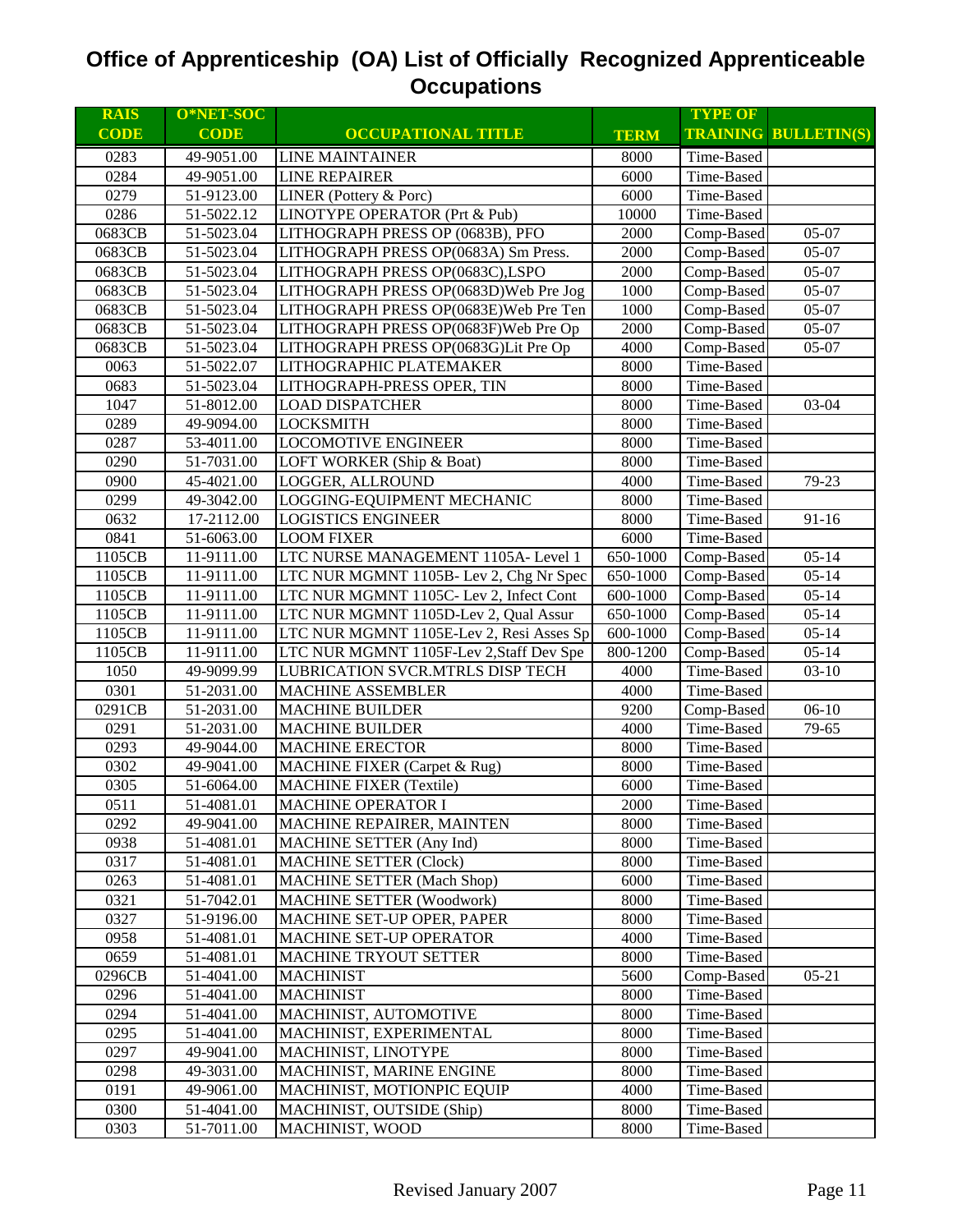| <b>RAIS</b> | O*NET-SOC   |                                       |             | <b>TYPE OF</b> |                             |
|-------------|-------------|---------------------------------------|-------------|----------------|-----------------------------|
| <b>CODE</b> | <b>CODE</b> | <b>OCCUPATIONAL TITLE</b>             | <b>TERM</b> |                | <b>TRAINING BULLETIN(S)</b> |
| 1115        | 29-2034.01  | MAGNETIC RESONANCE IMAGING TECH       | 1856        | Time-Based     | $06-26$                     |
| 0304        | 43-9051.02  | <b>MAILER</b>                         | 8000        | Time-Based     |                             |
| 0308        | 49-9041.00  | MAINT MECH (Any Ind)                  | 8000        | Time-Based     |                             |
| 0022        | 49-3031.00  | <b>MAINT MECH (Const; Petrol)</b>     | 8000        | Time-Based     |                             |
| 0307        | 49-9041.00  | MAINT MECH (Grain & Feed)             | 4000        | Time-Based     | 78-14                       |
| 0311        | 49-9042.00  | MAINT REPAIRER, INDUSTRIAL            | 8000        | Time-Based     | 79-28                       |
| 0306        | 51-4041.00  | MAINTENANCE MACHINIST                 | 8000        | Time-Based     |                             |
| 0020        | 49-9041.00  | MAINTENANCE MECH, COMPGAS             | 8000        | Time-Based     |                             |
| 0309        | 49-2022.05  | MAINTENANCE MECHANIC, TELE            | 6000        | Time-Based     |                             |
| 0310        | 49-9042.00  | MAINTENANCE REPAIRER, BUILD           | 4000        | Time-Based     | 78-56                       |
| 1049        | 47-2061.00  | MAINTENANCE TECH MUNICIPAL            | 4000        | Time-Based     | $03 - 11$                   |
| 1117        | 29-2034.01  | MAMMOGRAPHY TECHNOLOGIST              | 1856        | Time-Based     | 06-26                       |
| 0593        | 11-9051.00  | MANAGER, FOOD SERVICE                 | 6000        | Time-Based     | $90 - 14$                   |
| 0578        | 41-1011.00  | MANAGER, RETAIL STORE                 | 6000        | Time-Based     | 89-18                       |
| 1061        | 37-1011.01  | MANAGER, HOUSEHOLD(Private Residence) | 4000        | Time-Based     |                             |
| 0973HY      | 47-3011.00  | <b>MARBLE FINISHER</b>                | 3500-4000   | Hybrid         | $01 - 06$                   |
| 0973        | 47-3011.00  | <b>MARBLE FINISHER</b>                | 4000        | Time-Based     | $81 - 13$                   |
| 0313HY      | 47-2022.00  | <b>MARBLE SETTER</b>                  | 4500-8000   | Hybrid         | $01-09$                     |
| 0313        | 47-2022.00  | <b>MARBLE SETTER</b>                  | 6000        | Time-Based     |                             |
| 0946        | 49-9042.00  | MARINE SERVICES TECHNICIAN            | 6000        | Time-Based     | 81-27                       |
| 0856        | 43-5061.00  | MATERIAL COORDINATOR                  | 4000        | Time-Based     |                             |
| 0328        | 17-2131.00  | <b>MATERIALS ENGINEER</b>             | 10000       | Time-Based     |                             |
| 0316        | 51-3021.00  | <b>MEAT CUTTER</b>                    | 6000        | Time-Based     |                             |
| 0777        | 17-3027.00  | MECH ENGINEERING TECHNICIAN           | 8000        | Time-Based     |                             |
| 0319        | 49-3042.00  | MECHANIC, ENDLESS TRACK VEH           | 8000        | Time-Based     |                             |
| 0153        | 49-3031.00  | MECHANIC, INDUSTRIAL TRUCK            | 8000        | Time-Based     |                             |
| 0337        | 49-3043.00  | MECHANICAL-UNIT REPAIRER              | 8000        | Time-Based     |                             |
| 1120        | 23-1021.00  | MEDICAID DISABILITY CLAIMS ADJUDI     | 6000        | Time-Based     | 06-33                       |
| 1085        | 31-9092.00  | MEDICAL ASSISTANT                     | 4000        | Time-Based     | $05 - 11$                   |
| 1114        | 29-2071.00  | <b>MEDICAL CODER</b>                  | 2712        | Time-Based     | 06-26                       |
| 0751        | 43-6013.00  | MEDICAL SECRETARY                     | 2000        | Time-Based     | $77 - 42$                   |
| 1111HY      | 31-9094.00  | MEDICAL TRANSCRIPTIONIST              | 4000        | Hybrid         | $06-15$                     |
| 0323        | 29-2012.00  | MEDICAL-LABORATORY TECH               | 4000        | Time-Based     | $77 - 42$                   |
| 0325        | 51-2041.01  | <b>METAL FABRICATOR</b>               | 8000        | Time-Based     |                             |
| 0329        | 49-2094.00  | METEOROLOGICAL EQUIP REPR             | 8000        | Time-Based     |                             |
| 0940        | 19-2021.00  | METEOROLOGIST                         | 6000        | Time-Based     | 80-13                       |
| 0332        | 49-9012.03  | METER REPAIRER (Any Ind)              | 6000        | Time-Based     |                             |
| 1078CB      | 13-1041.03  | MILITARY EQUAL OPPORTUNITY (MEO)      | 2000        | Comp-Based     | $04-19$                     |
| 0333        | 51-9021.00  | MILLER, WET PROCESS                   | 6000        | Time-Based     |                             |
| 0334        | 51-4035.00  | MILLING MACHINE SET-UP OP             | 4000        | Time-Based     | 79-65                       |
| 0335HY      | 49-9044.00  | MILLWRIGHT                            | 5200-8000   | Hybrid         | $05 - 23$                   |
| 0335        | 49-9044.00  | MILLWRIGHT                            | 8000        | Time-Based     |                             |
| 1028        | 17-2151.00  | MINE INSPECT. (Gov) Metal-Nonmetal    | 8000        | Time-Based     | 99-05                       |
| 1029        | 17-2151.00  | MINE INSPECTOR (Gov) Coal             | 8000        | Time-Based     | 99-05                       |
| 0350        | 49-3043.00  | MINE-CAR REPAIRER                     | 4000        | Time-Based     |                             |
| 0354        | 47-5081.00  | MINER I (Mine & Quarry)               | 2000        | Time-Based     |                             |
| 0358        | 51-4061.00  | <b>MOCKUP BUILDER (Aircraft)</b>      | 8000        | Time-Based     |                             |
| 0343        | 51-9199.99  | MODEL & MOLD MAKER (Brick)            | 4000        | Time-Based     |                             |
| 0344        | 51-9199.99  | MODEL & MOLD MAKER, PLASTR            | 8000        | Time-Based     |                             |
| 0339        | 51-4061.00  | MODEL BUILDER (Furn)                  | 4000        | Time-Based     |                             |
| 0341        | 51-7031.00  | <b>MODEL MAKER (Aircraft)</b>         | 8000        | Time-Based     |                             |
| 0491        | 51-4061.00  | MODEL MAKER (Auto Mfg)                | 8000        | Time-Based     |                             |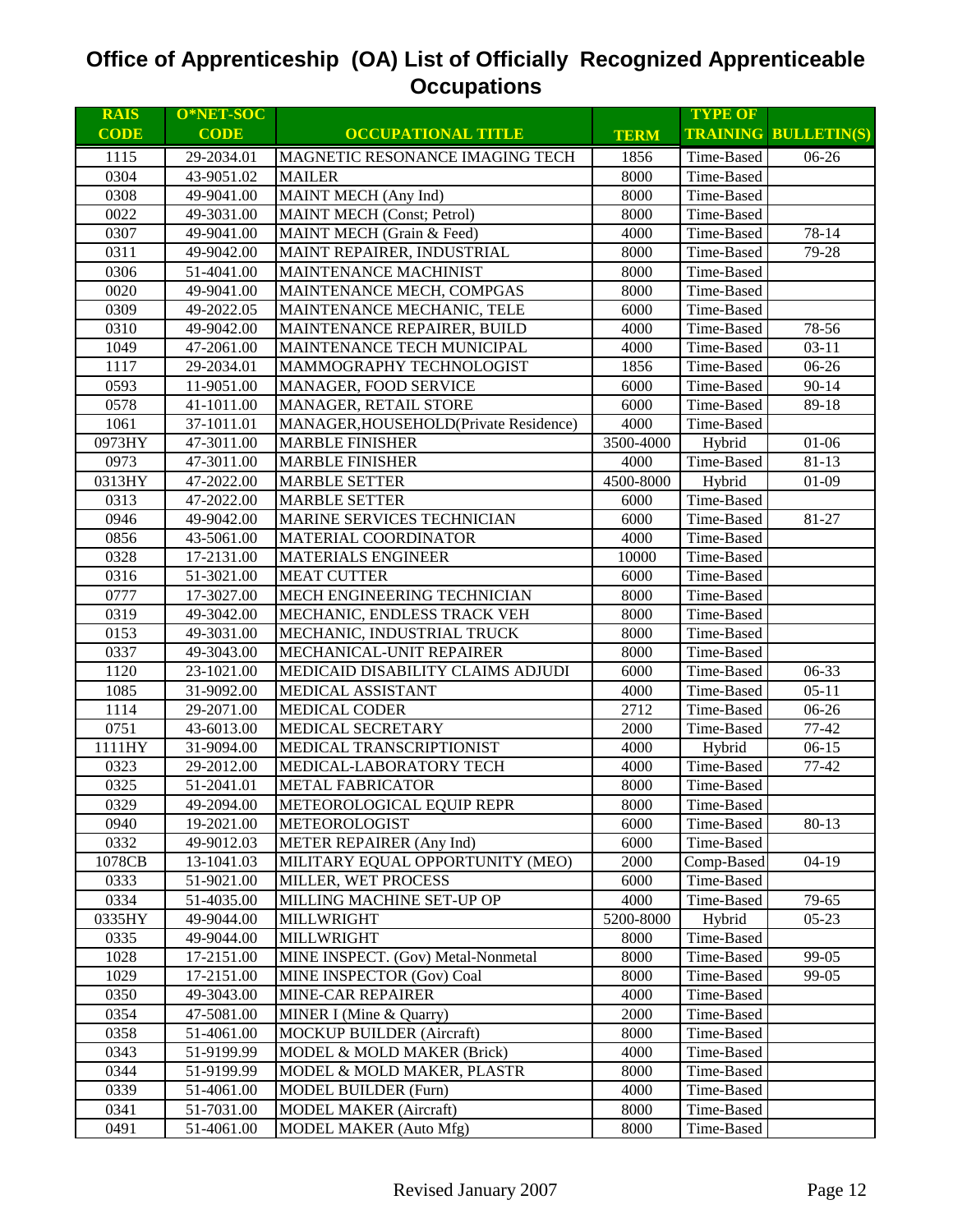| <b>RAIS</b> | O*NET-SOC   |                                            |                | <b>TYPE OF</b> |                             |
|-------------|-------------|--------------------------------------------|----------------|----------------|-----------------------------|
| <b>CODE</b> | <b>CODE</b> | <b>OCCUPATIONAL TITLE</b>                  | <b>TERM</b>    |                | <b>TRAINING BULLETIN(S)</b> |
| 0363        | 51-4061.00  | MODEL MAKER (Clock & Watch)                | 8000           | Time-Based     |                             |
| 0340        | 51-9195.05  | MODEL MAKER (Pottery & Porc)               | 4000           | Time-Based     |                             |
| 0773        | 51-9071.03  | <b>MODEL MAKER II (Jewelry)</b>            | 8000           | Time-Based     |                             |
| 0780        | 51-4061.00  | MODEL MAKER, FIREARMS                      | 8000           | Time-Based     |                             |
| 0342        | 51-7031.00  | MODEL MAKER, WOOD                          | 8000           | Time-Based     |                             |
| 1030        | 17-3013.00  | MOLD DESIGNER (Plastics Ind)               | 4000           | Time-Based     | 99-03                       |
| 0345        | 51-9195.06  | MOLD MAKER (Pottery & Porc)                | 6000           | Time-Based     |                             |
| 0346        | 51-9071.03  | MOLD MAKER I (Jewelry)                     | 8000           | Time-Based     |                             |
| 0347        | 51-9071.03  | <b>MOLD MAKER II (Jewelry)</b>             | 4000           | Time-Based     |                             |
| 0116        | 51-4111.00  | MOLD MAKER, DIE-CAST & PLAST               | 8000           | Time-Based     |                             |
| 0348        | 51-4072.01  | <b>MOLD SETTER</b>                         | 2000           | Time-Based     |                             |
| 0349        | 51-4071.00  | <b>MOLDER</b>                              | 8000           | Time-Based     |                             |
| 0351        | 51-9195.02  | MOLDER, PATTERN (Foundry)                  | 8000           | Time-Based     |                             |
| 0367        | 51-5022.12  | MONOTYPE-KEYBOARD OPERATOR                 | 6000           | Time-Based     |                             |
| 0352        | 47-2022.00  | <b>MONUMENT SETTER (Const)</b>             | 8000           | Time-Based     |                             |
| 0353HY      | 47-2044.00  | <b>MOSAIC WORKER</b>                       | 4500-8000      | Hybrid         | $01-09$                     |
| 0353        | 47-2044.00  | <b>MOSAIC WORKER</b>                       | 6000           | Time-Based     |                             |
| 0355        | 49-3051.00  | MOTORBOAT MECHANIC                         | 6000           | Time-Based     |                             |
| 0356        | 49-3052.00  | MOTORCYCLE REPAIRER                        | 6000           | Time-Based     |                             |
| 0932        | 47-2073.01  | MOTOR-GRADER OPERATOR                      | 6000           | Time-Based     |                             |
| 0371        | 51-4022.00  | MULTI-OPERATION-MACHINE OP                 | 6000           | Time-Based     |                             |
| 0688        | 37-2011.00  | MULTI-STORY WINDOW/BUILD                   | 6000           | Time-Based     | 95-04                       |
| 0931        | 51-4199.99  | MULTO-PER FORM MACH SETTER                 | 8000           | Time-Based     |                             |
| 1071CB      | 47-5031.00  | MUNITIONS SYSTEMS                          | 2000           | Comp-Based     | $04-19$                     |
| 0692        | 47-2111.00  | <b>NEON-SIGN SERVICER</b>                  | 8000           | Time-Based     |                             |
| 1010CB      | 17-3029.99  | NON-DEST TEST Penetrant Tech/Level II      | 332            | Comp-Based     | $05-01$                     |
| 1010CB      | 17-3029.99  | NON-DEST TEST/Acoustic Emm Tech/Level I    | 500            | Comp-Based     | $05-01$                     |
| 1010CB      | 17-3029.99  | NON-DEST TEST/Acoustic Emm Tech/Level II   | 1500           | Comp-Based     | $05-01$                     |
| 1010CB      | 17-3029.99  | NON-DEST TEST/Eddy Current Tech/Level I    | 500            | Comp-Based     | $05 - 01$                   |
| 1010CB      | 17-3029.99  | NON-DEST TEST/Eddy Current Tech/Level II   | 1500           | Comp-Based     | $05 - 01$                   |
| 1010CB      | 17-3029.99  | NON-DEST TEST/Leak Test Bubble Tech/Lev I  | $\overline{2}$ | Comp-Based     | $05-01$                     |
| 1010CB      | 17-3029.99  | NON-DEST TEST/Leak Test Buble Tech/Lev II  | 83             | Comp-Based     | $05 - 01$                   |
| 1010CB      | 17-3029.99  | NON-DEST TEST/Lk Tst Halogen Diode/Lev I   | 250            | Comp-Based     | $05-01$                     |
| 1010CB      | 17-3029.99  | NON-DEST TEST/Lk Tst Halogen Diode/Lev II  | 665            | Comp-Based     | $05-01$                     |
| 1010CB      | 17-3029.99  | NON-DEST TEST/Lk Tst Mass Spec Tec/Lev I   | 665            | Comp-Based     | $05-01$                     |
| 1010CB      | 17-3029.99  | NON-DEST TEST/Lk Tst Pres Chng Tec/Lev II  | 655            | Comp-Based     | $05-01$                     |
| 1010CB      | 17-3029.99  | NON-DEST TEST/Lk Tst Pres Chng Tech/Lev I  | 250            | Comp-Based     | $05 - 01$                   |
| 1010CB      | 17-3029.99  | NON-DEST TEST/Magnetic Particle Tech/Lev I | 166            | Comp-Based     | $05-01$                     |
| 1010CB      | 17-3029.99  | NON-DEST TEST/Penetrant Tech/Level I       | 166            | Comp-Based     | $05-01$                     |
| 1010CB      | 17-3029.99  | NON-DEST TEST/Penetrant Tech/Level II Lim  | 332            | Comp-Based     | $05-01$                     |
| 1010CB      | 17-3029.99  | NON-DEST TEST/Radgraph Tech/Lev II Lim     | 1500           | Comp-Based     | $05-01$                     |
| 1010CB      | 17-3029.99  | NON-DEST TEST/Radiographic Tech/Lev I      | 500            | Comp-Based     | $05-01$                     |
| 1010CB      | 17-3029.99  | NON-DEST TEST/Radiographic Tech/Lev II     | 1500           | Comp-Based     | $05 - 01$                   |
| 1010CB      | 17-3029.99  | NON-DEST TEST/Therm Infrared Tech/Lev II   | 332            | Comp-Based     | $05-01$                     |
| 1010CB      | 17-3029.99  | NON-DEST TEST/Thermal Infrared Tech/Lev I  | 166            | Comp-Based     | $05-01$                     |
| 1010CB      | 17-3029.99  | NON-DEST TEST/Ultra Tech/Level II Lim      | 1000           | Comp-Based     | $05-01$                     |
| 1010CB      | 17-3029.99  | NON-DEST TEST/Ultrasonic Tech/Level I      | 500            | Comp-Based     | $05-01$                     |
| 1010CB      | 17-3029.99  | NON-DEST TEST/Ultrasonic Tech/Level II     | 1500           | Comp-Based     | $05-01$                     |
| 1010CB      | 17-3029.99  | NON-DEST TEST/Visual Tech/Level I          | 166            | Comp-Based     | $05-01$                     |
| 1010CB      | 17-3029.99  | NON-DEST TEST/Visual Tech/Level II         | 332            | Comp-Based     | $05-01$                     |
| 1010CB      | 17-3029.99  | NON-DEST TESTER/LkTst Mass Sp Tec/Lev II   | 1000           | Comp-Based     | $05-01$                     |
| 1010CB      | 17-3029.99  | NON-DESTE TEST/Magnet Part Tech/Lev II     | 500            | Comp-Based     | 05-01                       |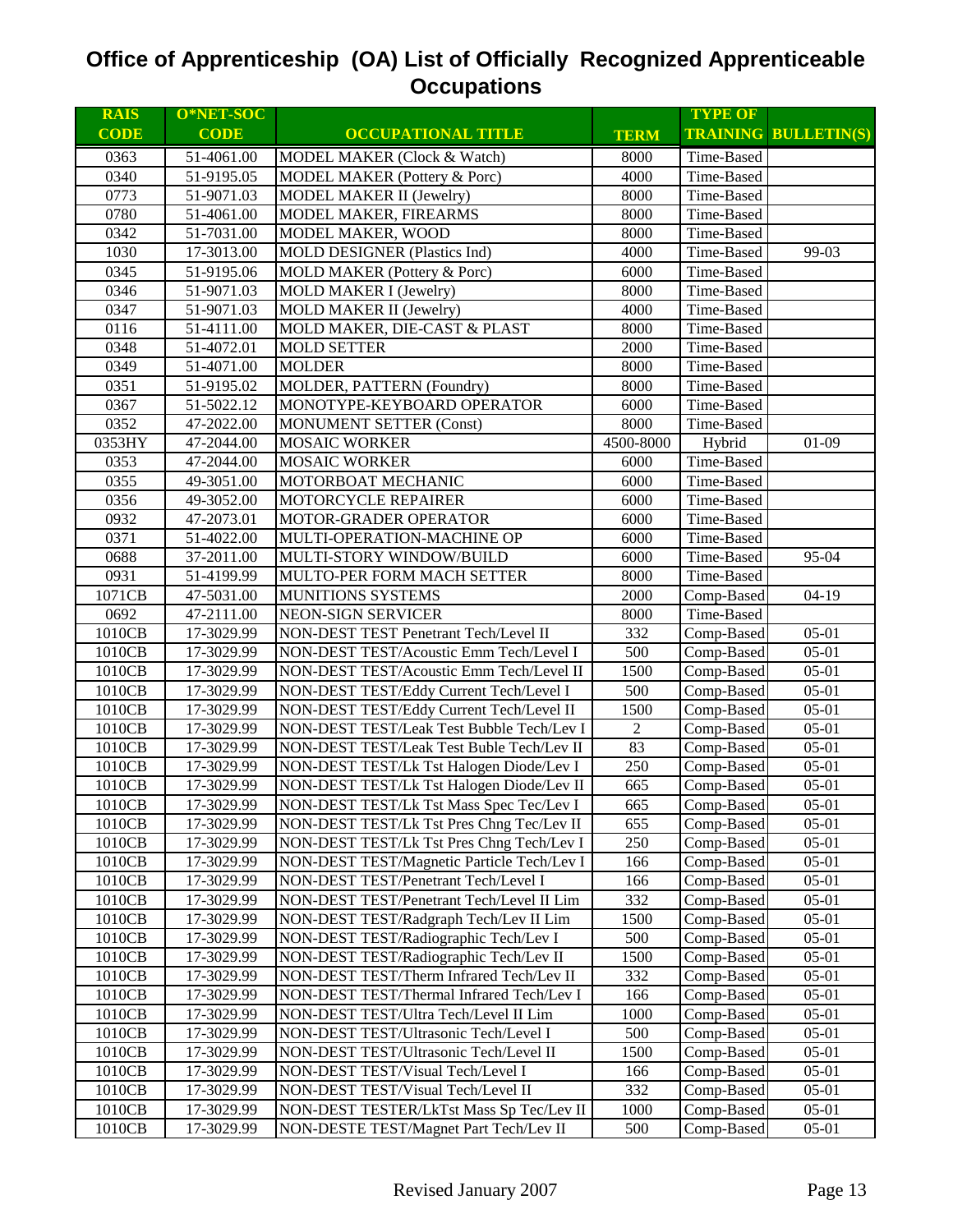| <b>RAIS</b>  | O*NET-SOC                |                                              |              | <b>TYPE OF</b>           |                             |
|--------------|--------------------------|----------------------------------------------|--------------|--------------------------|-----------------------------|
| <b>CODE</b>  | <b>CODE</b>              | <b>OCCUPATIONAL TITLE</b>                    | <b>TERM</b>  |                          | <b>TRAINING BULLETIN(S)</b> |
| 1010CB       | 17-3029.99               | NON-DESTRUCTIVE TESTER                       | 4000         | Comp-Based               | $05-01$                     |
| 1010         | 17-3029.99               | NON-DESTRUCTIVE TESTER                       | 2000         | Time-Based               | 88-10                       |
| 0845         | 51-4011.01               | NUMERICAL CONTROL MACH OP                    | 8000         | Time-Based               |                             |
| 0824         | 31-1012.00               | <b>NURSE ASSISTANT</b>                       | 2000         | Time-Based               | 79-16                       |
| 0824CB       | 31-1012.00               | NURSE ASST CERT/CNA/LEVEL 3 (Dem Spec        | 1000         | Comp-Based               | $04 - 11$                   |
| 0824CB       | 31-1012.00               | NURSE ASST CERT/CNA/LEVEL 3 (Ger Spec)       | 1000         | Comp-Based               | $04 - 11$                   |
| 0824CB       | 31-1012.00               | NURSE ASST CERT/CNA/LEVEL 3 (Rest Spec)      | 1000         | Comp-Based               | $04 - 11$                   |
| 0824CB       | 31-1012.00               | NURSE ASST CERT/CNA/LEVEL 4 (Men Spec)       | 1000         | Comp-Based               | $04 - 11$                   |
| 0824CB       | 31-1012.00               | NURSE ASST CERTIFIED/CNA/LEVEL 1             | 300-600      | Comp-Based               | $04 - 11$                   |
| 0824CB       | 31-1012.00               | NURSE ASST CERTIFIED/CNA/LEVEL 2 (Adv)       | 300-600      | Comp-Based               | $04 - 11$                   |
| 0837         | 29-2061.00               | NURSE, LICENSED PRACTICAL                    | 2000         | Time-Based               | 81-26                       |
| 0824CB       | 31-1012.00               | NURSING ASSISTANT CERTIFIED                  | 6000         | Comp-Based               | $04 - 11$                   |
| 1033         | 11-3011.00               | OFFICE MANAGER/ADMIN SERVICES                | 4000         | Time-Based               | 99-17                       |
| 0359         | 49-2011.03               | OFFICE-MACHINE SERVICER                      | 6000         | Time-Based               |                             |
| 1104         | 53-5021.02               | OFFICER IN CHARGE OF NAV WATCH               | 3000         | Time-Based               | $05-13$                     |
| 0361         | 51-5023.02               | OFFSET-PRESS OPERATOR I                      | 8000         | Time-Based               |                             |
| 0966         | 49-9021.01               | OIL BURNER-SERVICER & INST                   | 4000         | Time-Based               |                             |
| 0364         | 49-3031.00               | OIL FIELD EQUIP MECHANIC                     | 4000         | Time-Based               |                             |
| 0364CB       | 49-3031.00               | OIL FIELD EQUIP MECHANIC(Op I Frac-Acd       | 2000         | Comp-Based               | $06-17$                     |
| 0365         | 47-2073.02               | <b>OPERATING ENGINEER</b>                    | 6000         | Time-Based               |                             |
| 0365HY       | 47-2073.02               | OPERATING ENGINEER (Grave&Pav Eqp Op)        | 4000-6000    | Hybrid                   | $01 - 07$                   |
| 0365HY       | 47-2073.02               | <b>OPERATING ENGINEER (Heavy Duty Rep)</b>   | 4000-6000    | Hybrid                   | $01 - 07$                   |
| 0365HY       | 47-2073.02               | <b>OPERATING ENGINEER (Plant Equip Oper)</b> | 4000-6000    | Hybrid                   | $01 - 07$                   |
| 0365HY       | 47-2073.02               | <b>OPERATING ENGINEER</b> (Universal Eqp Op) | 4000-6000    | Hybrid                   | $01 - 07$                   |
| 0959         | 51-9061.01               | OPERATIONAL TEST MECHANIC                    | 6000         | Time-Based               |                             |
| 1066CB       | 55-3015.00               | OPERATIONS INTELLIGENCE                      | 2000         | Comp-Based               | $04-19$                     |
| 1064CB       | 53-2022.00               | <b>OPERATIONS RESOURCE FLIGHT/Jum Mng</b>    | 2500         | Comp-Based               | $04-19$                     |
| 0250         | 51-9083.02               | OPTICAL INSTRUMENT ASSEMBLY                  | 4000         | Time-Based               |                             |
| 0032         | 51-9083.01               | OPTICIAN (Op Gds; Ret Tr)                    | 10000        | Time-Based               |                             |
| 0377         | 51-9083.02               | <b>OPTICIAN</b> (Optical Goods)              | 8000         | Time-Based               |                             |
| 0089         | 29-2081.00               | OPTICIAN DISPENSING                          | 4000         | Time-Based               |                             |
| 0368         | 17-3027.00               | OPTOMECHANICAL TECHNICIAN                    | 8000         | Time-Based               |                             |
| 0372         | 55-3014.00               | ORDNANCE ARTIFICER (Gov Ser)                 | 6000         | Time-Based               |                             |
| 0373         | 47-4099.99               | ORNAMENTAL IRON WORKER                       | 6000         | Time-Based               |                             |
| 0373HY       | 47-4099.99               | ORNAMENTAL IRONWORKER / ARCHITECT 6000-8000  |              | Hybrid                   | $06-16$                     |
| 0374         | 51-4081.01               | ORNAMENTAL METAL WORKER                      | 8000         | Time-Based               |                             |
| 0910         | 51-6041.00<br>51-9081.00 | ORTHO-BOOT-SHOE DESIGNER                     | 10000        | Time-Based               |                             |
| 0375         |                          | ORTHODONTIC TECHNICIAN                       | 4000         | Time-Based               |                             |
| 0911<br>0458 | 51-9082.00<br>29-2091.00 | ORTHOTICS TECHNICIAN<br><b>ORTHOTIST</b>     | 2000<br>8000 | Time-Based<br>Time-Based |                             |
| 0378         | 49-3051.00               | OUTBOARD-MOTOR MECHANIC                      | 4000         | Time-Based               |                             |
| 0384         | 49-9041.00               | <b>OVERHAULER</b> (Textile)                  | 4000         | Time-Based               |                             |
| 0379         | 47-2141.00               | PAINTER (Const)                              | 6000         | Time-Based               |                             |
| 0626         | 27-1013.01               | PAINTER (Profess & Kin)                      | 2000         | Time-Based               |                             |
| 0383         | 51-9123.00               | PAINTER, HAND (Any Ind)                      | 6000         | Time-Based               |                             |
| 0385         | 47-2141.00               | PAINTER, SHIPYARD                            | 6000         | Time-Based               |                             |
| 0386         | 51-9199.99               | PAINTER, SIGN                                | 8000         | Time-Based               |                             |
| 0381         | 51-9122.00               | PAINTER, TRANS EQUIPMENT                     | 6000         | Time-Based               |                             |
| 0389         | 51-4035.00               | PANTOGRAPH-MACHINE SET-UP OPER               | 4000         | Time-Based               |                             |
| 0390         | 47-2142.00               | <b>PAPERHANGER</b>                           | 4000         | Time-Based               |                             |
| 1003         | 23-2011.00               | <b>PARALEGAL</b>                             | 6000         | Time-Based               | 86-20                       |
| 0543         | 29-2041.00               | <b>PARAMEDIC</b>                             | 4000         | Time-Based               | 88-33                       |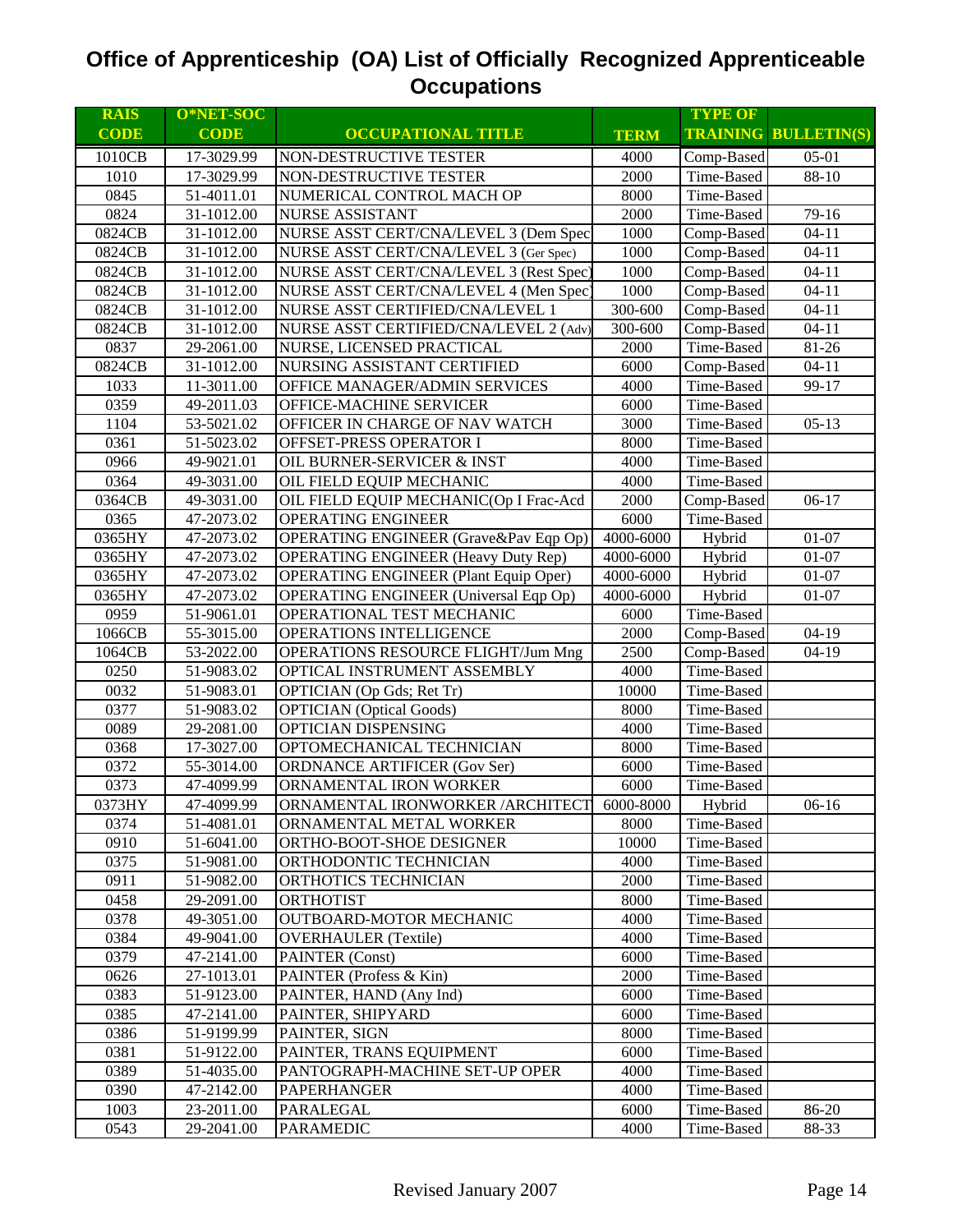| <b>RAIS</b>  | O*NET-SOC                |                                                       |               | <b>TYPE OF</b>           |                             |
|--------------|--------------------------|-------------------------------------------------------|---------------|--------------------------|-----------------------------|
| <b>CODE</b>  | <b>CODE</b>              | <b>OCCUPATIONAL TITLE</b>                             | <b>TERM</b>   |                          | <b>TRAINING BULLETIN(S)</b> |
| 0392         | 51-5022.02               | <b>PASTE-UP ARTIST</b>                                | 6000          | Time-Based               |                             |
| 0710         | 51-6092.00               | <b>PATTERMAKER</b> (Textiles)                         | 6000          | Time-Based               |                             |
| 0394         | 51-4062.00               | PATTERNMAKER (Metal Prod)                             | 8000          | Time-Based               |                             |
| 0796         | 51-4062.00               | PATTERNMAKER (Stonework)                              | 8000          | Time-Based               |                             |
| 0857         | 51-4062.00               | PATTERNMAKER, ALL-AROUND                              | 10000         | Time-Based               | 82-31                       |
| 0395         | 51-4062.00               | PATTERNMAKER, METAL                                   | 10000         | Time-Based               |                             |
| 0396         | 51-4062.00               | PATTERNMAKER, METAL, BENCH                            | 10000         | Time-Based               |                             |
| 0397         | 51-9199.99               | PATTERNMAKER, PLASTER                                 | 6000          | Time-Based               |                             |
| 0923         | 51-4062.00               | PATTERNMAKER, PLASTICS                                | 6000          | Time-Based               |                             |
| 0398         | 51-7032.00               | PATTERNMAKER, WOOD                                    | 10000         | Time-Based               |                             |
| 1042         | 47-2141.00               | PAVEMENT STRIPER                                      | 4000          | Time-Based               | $02-03$                     |
| 1077CB       | 43-4161.00               | PERSONNEL SYSTEMS MANAGEMENT                          | 2000          | Comp-Based               | $04-19$                     |
| 0982         | 51-9071.05               | PEWTER CASTER                                         | 6000          | Time-Based               | 84-49                       |
| 0986         | 51-9071.05               | PEWTER FABRICATOR                                     | 8000          | Time-Based               | 84-49                       |
| 0983         | 51-9071.05               | PEWTER FINISHER                                       | 4000          | Time-Based               | 84-49                       |
| 0988         | 51-9071.05               | <b>PEWTERER</b>                                       | 4000          | Time-Based               | 84-49                       |
| 0844         | 29-2052.00               | PHARMACIST ASSISTANT                                  | 2000          | Time-Based               | 80-38                       |
| 0844CB       | 29-2052.00               | PHARMACY SUP ST(Lvl I Phar Ser Assoc.)                | 200-300       | Comp-Based               | $05-16$                     |
| 0844CB       | 29-2052.00               | PHARMACY SUP ST(Lvl II Phar Supt. Tech.)              | 800-1000      | Comp-Based               | $05-16$                     |
| 0844CB       | 29-2052.00               | PHARMACY SUP ST(Lvl III Ld Phar Tech)                 | 1000-2000     | Comp-Based               | $05-16$                     |
| 0844CB       | 29-2052.00               | PHARMACY SUPPORT STAFF                                | 2000-2500     | Comp-Based               | $05-16$                     |
| 0285         | 43-9021.00               | PHOTOCOMPOSING-PERFORAT-MA                            | 4000          | Time-Based               |                             |
| 0399         | 51-5022.03               | <b>PHOTOENGRAVER</b>                                  | 10000         | Time-Based               |                             |
| 0400         | 51-5022.03               | PHOTOENGRAVING FINISHER                               | 10000         | Time-Based               |                             |
| 0401         | 51-5022.03               | PHOTOENGRAVING PRINTER                                | 10000         | Time-Based               |                             |
| 0402         | 51-5022.03               | PHOTOENGRAVING PROOFER                                | 10000         | Time-Based               |                             |
| 0924         | 49-9061.00               | PHOTO-EQUIPMENT TECHNICIAN                            | 6000          | Time-Based               |                             |
| 0546         | 17-3031.02               | PHOTOGRAMMETRIC TECHNICIAN                            | 6000          | Time-Based               | 89-04                       |
| 0912         | 51-9131.01               | PHOTOGRAPH RETOUCHER                                  | 6000          | Time-Based               |                             |
| 0685         | 51-5022.04               | PHOTOGRAPHER, LITHOGRAPHIC                            | 10000         | Time-Based               |                             |
| 0405         | 51-5022.03               | PHOTOGRAPHER, PHOTOENGRAV                             | 12000         | Time-Based               |                             |
| 0403         | 27-4021.01               | PHOTOGRAPHER, STILL                                   | 6000          | Time-Based               |                             |
| 0563         | 49-9061.00               | PHOTOGRAPHIC EQUIP MAINTEN                            | 6000          | Time-Based               |                             |
| 0407         | 51-5022.07               | PHOTOGRAPHIC-PLATE MAKER                              | 8000          | Time-Based               |                             |
| 0408         | 49-9063.01               | PIANO TECHNICIAN                                      | 8000          | Time-Based               |                             |
| 0793         | 49-9063.01               | PIANO TUNER                                           | 6000          | Time-Based               |                             |
| 0623         | 53-5021.03               | PILOT, SHIP                                           | 3000          | Time-Based               |                             |
| 0387         | 49-9041.00               | PINSETTER ADJUSTER, AUTOMATIC                         | 6000          | Time-Based               |                             |
| 0985         | 49-9043.00               | PINSETTER MECH, AUTOMATIC                             | 4000          | Time-Based               | 84-50                       |
| 0411         | 47-2132.00               | PIPE COVERER & INSULATOR                              | 8000          | Time-Based               |                             |
| 0414S        | 47-2152.01               | PIPE FITTER - SPRINKLER FITTER                        | 8000          | Time-Based               | $03-13$                     |
| 0414         | 47-2152.01               | PIPE FITTER (Const)                                   | 8000          | Time-Based               |                             |
| 0412         | 47-2152.01               | PIPE FITTER (Ship & Boat)                             | 8000          | Time-Based               |                             |
| 0417         | 51-7011.00               | PIPE ORGAN BUILDER                                    | 6000          | Time-Based               |                             |
| 0388         | 49-9063.01               | PIPE ORGAN TUNER & REPAIR                             | 8000          | Time-Based               |                             |
| 0961         | 51-9021.00               | PLANT OPERATOR                                        | 6000          | Time-Based               |                             |
| 0393<br>0404 | 51-8091.00               | PLANT OPERATOR, FURNACE PRO<br>PLASTER PATTERN CASTER | 8000<br>10000 | Time-Based<br>Time-Based |                             |
| 0423HY       | 51-9195.01<br>47-2161.00 | <b>PLASTERER</b>                                      | 4500-800      | Hybrid                   | $01-09$                     |
| 0423         | 47-2161.00               | <b>PLASTERER</b>                                      | 4000          | Time-Based               |                             |
| 0843         | 51-4111.00               | PLASTIC FIXTURE BUILDER                               | 8000          | Time-Based               |                             |
| 0660         | 51-4072.01               | PLASTIC PROCESS TECHNICIAN                            | 8000          | Time-Based               | 94-02                       |
|              |                          |                                                       |               |                          |                             |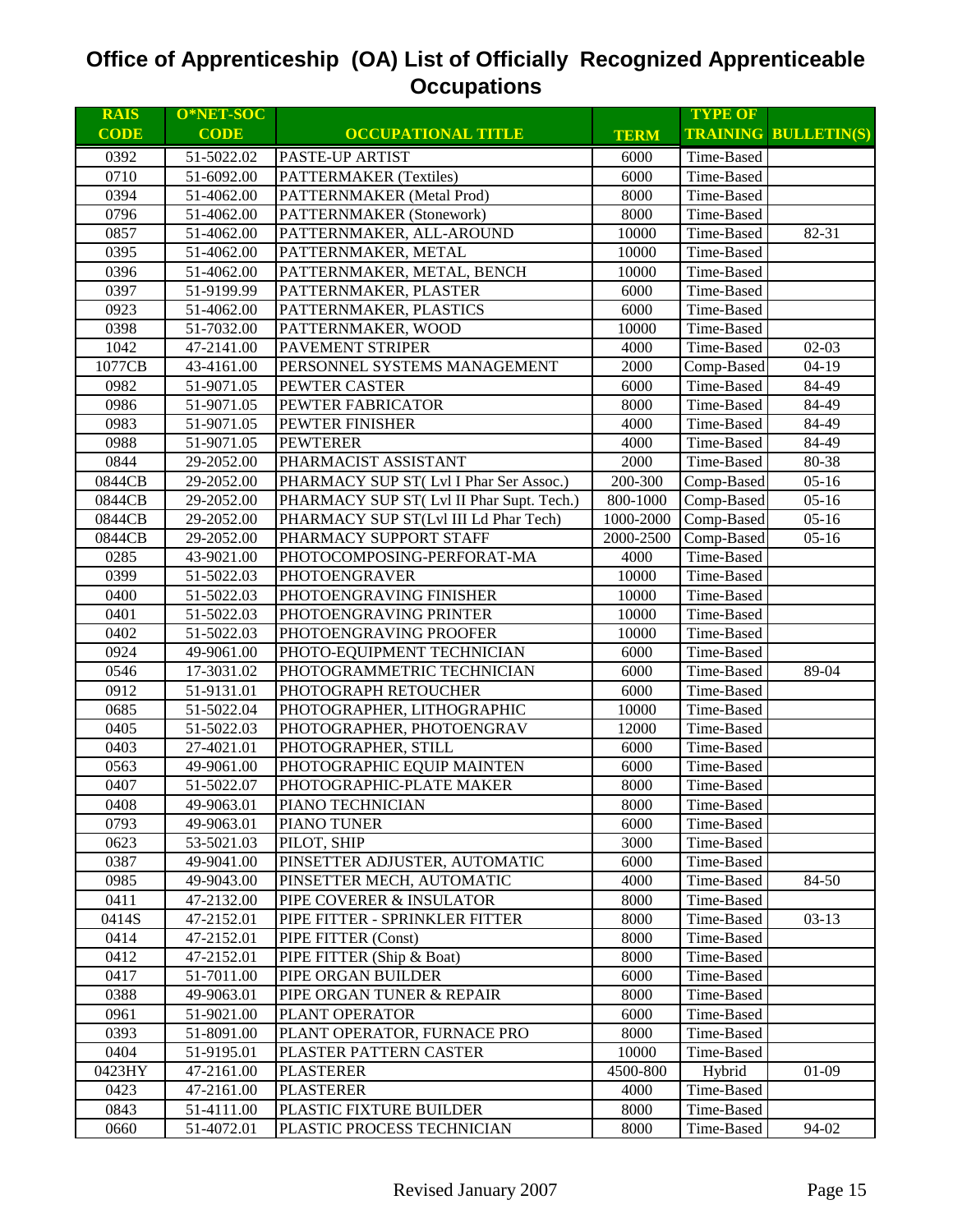| <b>RAIS</b> | O*NET-SOC   |                                 |             | <b>TYPE OF</b> |                             |
|-------------|-------------|---------------------------------|-------------|----------------|-----------------------------|
| <b>CODE</b> | <b>CODE</b> | <b>OCCUPATIONAL TITLE</b>       | <b>TERM</b> |                | <b>TRAINING BULLETIN(S)</b> |
| 0426        | 51-4111.00  | PLASTIC TOOL MAKER              | 8000        | Time-Based     |                             |
| 0186        | 51-9199.99  | PLASTICS FABRICATOR             | 4000        | Time-Based     |                             |
| 0427        | 51-5022.11  | PLATE FINISHER (Print & Pub)    | 12000       | Time-Based     |                             |
| 0430        | 51-5023.03  | PLATEN-PRESS OPERATOR           | 8000        | Time-Based     |                             |
| 0431        | 51-4193.01  | <b>PLATER</b>                   | 6000        | Time-Based     |                             |
| 0432        | 47-2152.02  | <b>PLUMBER</b>                  | 8000        | Time-Based     |                             |
| 1107        | 49-3011.00  | PNEUDRAULIC SYSTEMS MECHANIC    | 4800        | Time-Based     | $05 - 24$                   |
| 0434        | 49-9041.00  | PNEUMATIC TOOL REPAIRER         | 8000        | Time-Based     |                             |
| 0435        | 49-9041.00  | PNEUMATIC TUBE REPAIRER         | 4000        | Time-Based     |                             |
| 0406        | 31-9092.00  | PODIATRIC ASSISTANT             | 4000        | Time-Based     |                             |
| 0061HY      | 47-2061.00  | POINTER CLEANER, CAULKER        | 4500-800    | Hybrid         | $01-09$                     |
| 0437        | 33-3051.01  | POLICE OFFICER I                | 4000        | Time-Based     | $77 - 71$                   |
| 0901        | 51-7041.02  | PONY EDGER (Sawmill)            | 4000        | Time-Based     | 80-44                       |
| 0596        | 43-5051.00  | POST OFFICE CLERK               | 4000        | Time-Based     | $90 - 14$                   |
| 0439        | 51-9195.05  | POTTERY MACHINE OPERATOR        | 6000        | Time-Based     |                             |
| 0443        | 49-9041.00  | POWERHOUSE MECHANIC             | 8000        | Time-Based     |                             |
| 1045        | 49-3011.02  | POWERPLANT MECHANIC             | 3000        | Time-Based     | $02-19$                     |
| 0440        | 51-8013.01  | POWER-PLANT OPERATOR            | 8000        | Time-Based     |                             |
| 0441        | 49-3053.00  | POWER-SAW MECHANIC              | 6000        | Time-Based     |                             |
| 0442        | 49-2092.04  | POWER-TRANSFORMER REPAIRER      | 8000        | Time-Based     |                             |
| 0410        | 51-2011.02  | PRECISION ASSEMBLER             | 6000        | Time-Based     |                             |
| 0962        | 51-2023.00  | PRECISION ASSEMBLER, BENCH      | 4000        | Time-Based     |                             |
| 0277        | 51-9083.01  | PRECISION-LENS GRINDER          | 8000        | Time-Based     |                             |
| 0928        | 51-4031.03  | PRESS OPERATOR HEAVY DUTY       | 8000        | Time-Based     |                             |
| 0928CB      | 51-4031.03  | PRESS SETUP OPERATOR - STAMPING | 3900        | Comp-Based     | $06 - 21$                   |
| 0452        | 51-5023.04  | PRINTER, PLASTIC                | 8000        | Time-Based     |                             |
| 0451        | 51-5023.09  | PRINTER-SLOTTER OPERATOR        | 8000        | Time-Based     |                             |
| 1058CB      | 13-1061.00  | PRODUCTION CONTROLLER           | 4000        | Comp-Based     | 04-07                       |
| 1023        | 51-9121.01  | PRODUCTION FINISHER             | 4000        | Time-Based     | 98-05                       |
| 1027CB      | 51-2092.00  | PRODUCTION TECHNOLOGIST         | CB          | Comp-Based     | 99-10                       |
| 0913        | 27-2012.01  | PROGRAM ASSISTANT               | 6000        | Time-Based     | 78-41                       |
| 0949        | 15-1021.00  | PROGRAMMER, ENGR & SCIENTIFIC   | 8000        | Time-Based     |                             |
| 0413        | 51-9131.02  | PROJECTION PRINTER              | 8000        | Time-Based     |                             |
| 0288        | 51-5023.09  | PROOF-PRESS OPERATOR            | 10000       | Time-Based     |                             |
| 0415        | 51-5022.01  | PROOFSHEET CORRECTOR (Prt)      | 8000        | Time-Based     |                             |
| 0455        | 47-2031.01  | PROP MAKER (Amuse & Rec)        | 8000        | Time-Based     |                             |
| 0456        | 49-2092.02  | PROPULSION MOTOR & GENERAT      | 8000        | Time-Based     |                             |
| 0416        | 47-5012.00  | PROSPECTING DRILLER (Petro)     | 4000        | Time-Based     |                             |
| 0376        | 51-9082.00  | PROSTHETICS TECHNICIAN          | 8000        | Time-Based     |                             |
| 0418        | 29-2091.00  | PROSTHETIST (Medical serv)      | 8000        | Time-Based     |                             |
| 0459        | 47-2111.00  | PROTECTIVE-SIGNAL INSTALLER     | 8000        | Time-Based     |                             |
| 0006        | 47-2111.00  | PROTECTIVE-SIGNAL REPAIRER      | 6000        | Time-Based     |                             |
| 0846        | 51-4061.00  | PROTOTYPE MODEL MAKER           | 8000        | Time-Based     | 82-32                       |
| 0646        | 49-2022.01  | PRVTE-BRANCH EXCH INSTALLER     | 8000        | Time-Based     |                             |
| 1006        | 49-2022.01  | PRVTE-BRANCH EXCH REPAIRER      | 8000        | Time-Based     |                             |
| 1076CB      | 39-9041.00  | <b>PUBLIC AFFAIRS</b>           | 2500        | Comp-Based     | $04-19$                     |
| 1080CB      | 29-9012.00  | PUBLIC HEALTH                   | 2500        | Comp-Based     | $04-19$                     |
| 0419        | 49-9041.00  | <b>PUMP ERECTOR (Const)</b>     | 4000        | Time-Based     |                             |
| 0933        | 49-9041.00  | <b>PUMP SERVICER</b>            | 6000        | Time-Based     |                             |
| 0950        | 53-7121.00  | PUMPER-GAUGER                   | 6000        | Time-Based     | 76-23                       |
| 0948        | 13-1023.00  | PURCHASING AGENT                | 8000        | Time-Based     | 84-35                       |
| 0461        | 51-9012.00  | PURIFICATION OPERATOR II        | 8000        | Time-Based     |                             |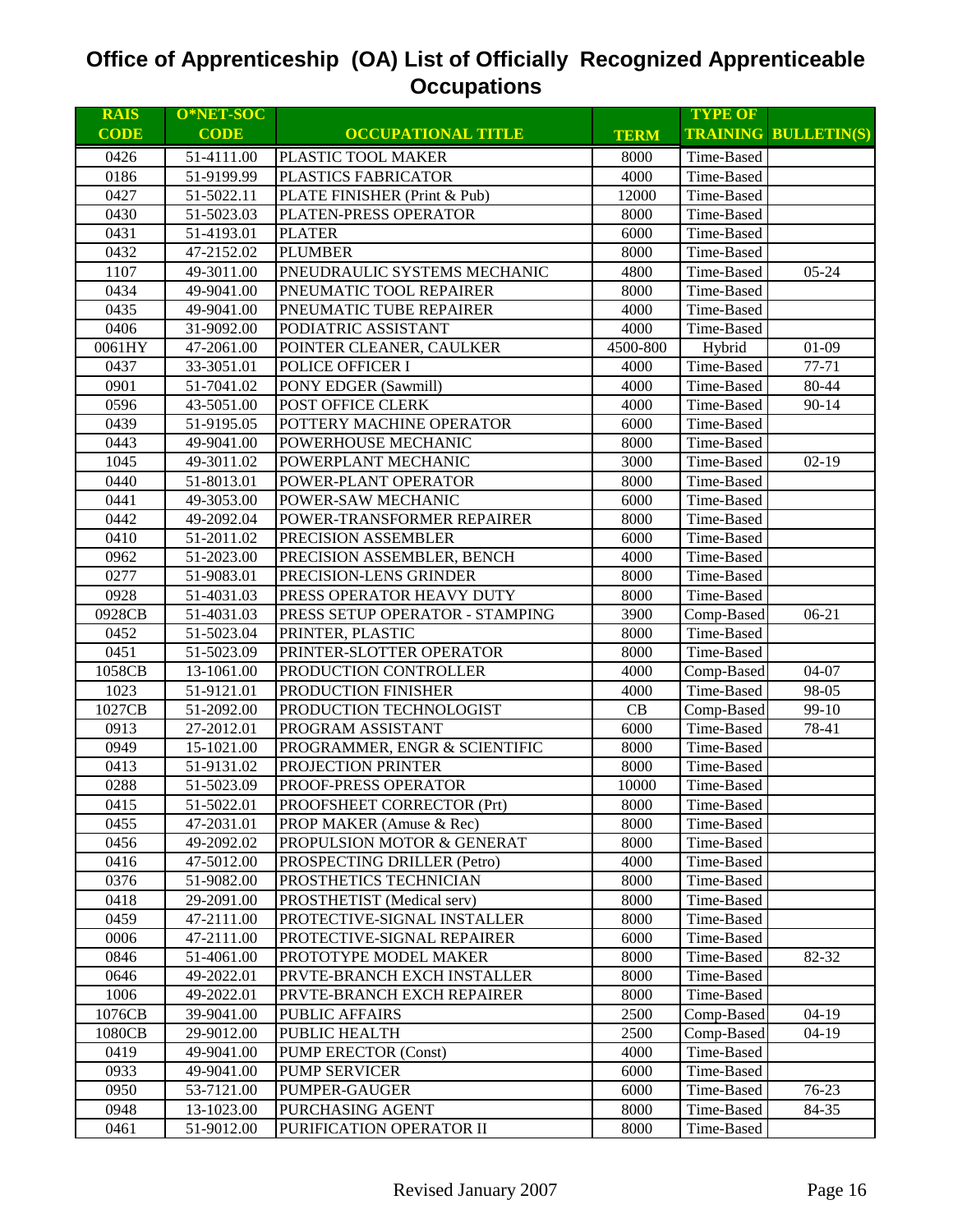| <b>RAIS</b> | O*NET-SOC               |                                      |             | <b>TYPE OF</b> |                             |
|-------------|-------------------------|--------------------------------------|-------------|----------------|-----------------------------|
| <b>CODE</b> | <b>CODE</b>             | <b>OCCUPATIONAL TITLE</b>            | <b>TERM</b> |                | <b>TRAINING BULLETIN(S)</b> |
| 0936        | 51-9061.01              | QUALITY CONTROL INSPECTOR            | 4000        | Time-Based     |                             |
| 0462        | 17-3026.00              | QUALITY CONTROL TECHNICIAN           | 4000        | Time-Based     | 78-57                       |
| 1007        | 19-4051.02              | <b>RADIATION MONITOR</b>             | 8000        | Time-Based     | $87 - 14$                   |
| 0465        | 49-2021.00              | RADIO MECHANIC (Any Ind)             | 6000        | Time-Based     |                             |
| 0466        | 49-2097.00              | RADIO REPAIRER (Any ind)             | 8000        | Time-Based     |                             |
| 0952        | 27-4013.00              | RADIO STATION OPERATOR               | 8000        | Time-Based     |                             |
| 0468        | 51-9061.01              | <b>RADIOGRAPHER</b>                  | 8000        | Time-Based     |                             |
| 0926        | 27-4014.00              | RECORDING ENGINEER                   | 4000        | Time-Based     |                             |
| 0420        | 51-9012.00              | RECOVERY OPERATOR (Paper)            | 2000        | Time-Based     |                             |
| 0852        | 51-8093.02              | REFINERY OPERATOR                    | 6000        | Time-Based     | 88-01                       |
| 0666        | 49-9021.02              | REFRIGERATION MECH (Any Ind)         | 6000        | Time-Based     |                             |
| 0918        | 49-9021.02              | REFRIGERATION UNIT REPAIRER          | 6000        | Time-Based     |                             |
| 0666HY      | 49-9021.00              | REFRIGRATION & AIR CONDITION MECH    | 7480-8800   | Hybrid         |                             |
| 0471HY      | 47-2171.00              | REINFORCING IRONWORKER CONCRETE      | 600-8000    | Hybrid         | $06-16$                     |
| 0471        | 47-2171.00              | REINFORCING METAL WORKER             | 6000        | Time-Based     |                             |
| 0975        | 49-2095.00              | RELAY TECHNICIAN                     | 4000        | Time-Based     |                             |
| 0687        | 51-9061.04              | <b>RELAY TESTER</b>                  | 8000        | Time-Based     |                             |
| 0674        | 49-9041.00              | REPAIRER I (Chem)                    | 8000        | Time-Based     |                             |
| 0421        | 49-2092.06              | REPAIRER, HANDTOOLS                  | 6000        | Time-Based     |                             |
| 0997        | 49-3023.01              | REPAIRER, HEAVY                      | 4000        | Time-Based     |                             |
| 0807        | 49-3092.00              | REPAIRER, RECREATIONAL VEH           | 8000        | Time-Based     | 78-07                       |
| 0422        | 49-9041.00              | REPAIRER, WELDING EQUIPMENT          | 4000        | Time-Based     |                             |
| 1005        | 49-9041.00              | REPAIRER, WELDING SYS & EQ           | 6000        | Time-Based     | 87-07                       |
| 0092        | $\overline{51-91}31.02$ | REPRODUCTION TECHNICIAN              | 2000        | Time-Based     | 79-63                       |
| 0788        | 17-3021.00              | <b>RESEARCH MECH (aircraft)</b>      | 8000        | Time-Based     |                             |
| 0564        | 47-2031.01              | RESIDENTIAL CARPENTER                | 4000        | Time-Based     | 89-12                       |
| 0564HY      | 47-2031.01              | RESIDENTIAL CARPENTER SPECIALIST     | 3900-6000   | Hybrid         | $05-03$                     |
| 1022        | 47-2111.00              | RESIDENTIAL WIREMAN                  | 4800        | Time-Based     | 98-03                       |
| 0472        | 51-5022.03              | RETOUCHER, PHOTOENGRAVING            | 10000       | Time-Based     |                             |
| 0474        | 49-9096.00              | <b>RIGGER</b>                        | 6000        | Time-Based     |                             |
| 0473        | 49-9096.00              | RIGGER (Ship & Boat Bldg)            | 4000        | Time-Based     |                             |
| 0475        | 51-4041.00              | ROCKET MOTOR MECHANIC                | 8000        | Time-Based     |                             |
| 0425        | 49-3011.02              | ROCKET-ENGINE-COMPONENT MEC          | 8000        | Time-Based     |                             |
| 0428        | 51-4023.00              | ROLL THREADER OPERATOR               | 2000        | Time-Based     |                             |
| 0795        | 51-9194.06              | ROLLER ENGRAVER HAND                 | 4000        | Time-Based     |                             |
| 0480        | 47-2181.00              | <b>ROOFER</b>                        | 4000        | Time-Based     |                             |
| 0481        | 51-5023.09              | ROTOGRAVURE-PRESS OPERATOR           | 8000        | Time-Based     |                             |
| 0429        | 51-9061.01              | <b>RUBBER TESTER</b>                 | 8000        | Time-Based     |                             |
| 0485        | 49-9041.00              | RUBBERIZING MECHANIC                 | 8000        | Time-Based     |                             |
| 0484        | 51-9195.07              | RUBBER-STAMP MAKER                   | 8000        | Time-Based     |                             |
| 0433        | 37-2019.99              | RUG CLEANER, HAND                    | 2000        | Time-Based     |                             |
| 0487        | 51-6041.00              | <b>SADDLE MAKER</b>                  | 4000        | Time-Based     |                             |
| 0488        | 49-9094.00              | <b>SAFE &amp; VAULT SERVICE MECH</b> | 8000        | Time-Based     |                             |
| 0707        | 29-9011.00              | SAFETY INSPECTOR/TECHNICIAN          | 6000        | Time-Based     | 97-01                       |
| 0753        | 41-2022.00              | <b>SALESPERSON PARTS</b>             | 4000        | Time-Based     | 79-09                       |
| 0490        | 51-4061.00              | SAMPLE MAKER, APPLIANCES             | 8000        | Time-Based     |                             |
| 0436        | 51-6052.01              | <b>SAMPLE STITCHER (Garment)</b>     | 8000        | Time-Based     |                             |
| 0493        | 51-9195.03              | SANDBLASTER, STONE                   | 6000        | Time-Based     |                             |
| 0495        | 51-4194.00              | SAW FILER (Any Ind)                  | 8000        | Time-Based     |                             |
| 0496        | 51-4111.00              | SAW MAKER (Cutlery & Tools)          | 6000        | Time-Based     |                             |
| 0497        | 49-9041.00              | <b>SCALE MECHANIC</b>                | 8000        | Time-Based     |                             |
| 0855        | 51-5022.05              | <b>SCANNER OPERATOR</b>              | 4000        | Time-Based     | 88-18                       |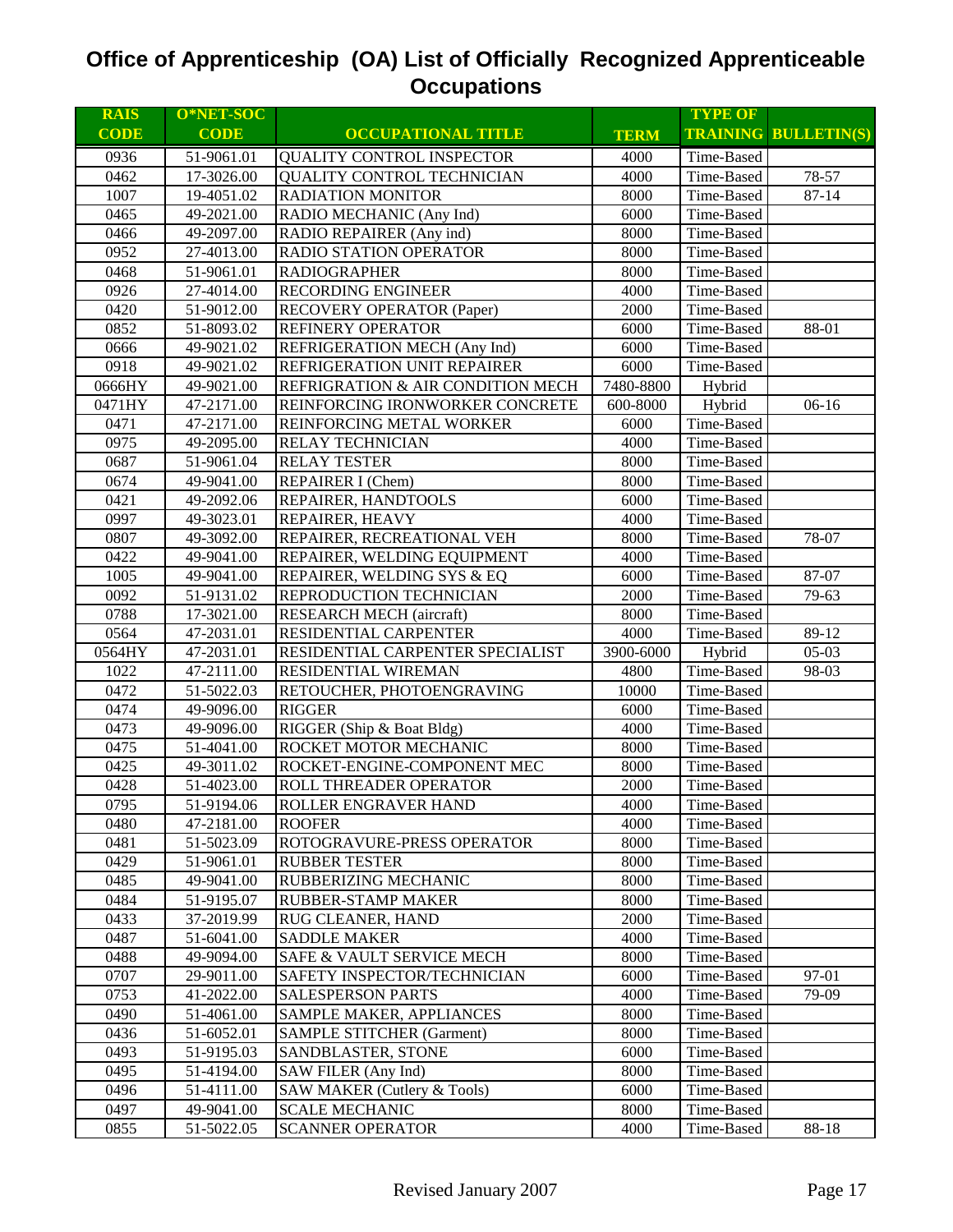| <b>RAIS</b> | O*NET-SOC   |                                          |             | <b>TYPE OF</b> |                             |
|-------------|-------------|------------------------------------------|-------------|----------------|-----------------------------|
| <b>CODE</b> | <b>CODE</b> | <b>OCCUPATIONAL TITLE</b>                | <b>TERM</b> |                | <b>TRAINING BULLETIN(S)</b> |
| 0520        | 51-9123.00  | <b>SCREEN PRINTER</b>                    | 4000        | Time-Based     |                             |
| 0506        | 51-4034.00  | SCREW-MACH SET-UP OP, SINGL              | 6000        | Time-Based     |                             |
| 0502        | 51-4034.00  | <b>SCREW-MACH SET-UP OPERATOR</b>        | 8000        | Time-Based     |                             |
| 0500        | 51-4034.00  | SCREW-MACHINE OP, MULTI SPIN             | 8000        | Time-Based     |                             |
| 0444        | 51-4034.00  | SCREW-MACHINE OP, SINGLE SPI             | 6000        | Time-Based     |                             |
| 0445        | 43-6014.00  | <b>SCRIPT SUPERVISOR</b>                 | 2000        | Time-Based     | 81-01                       |
| 1109CB      | 11-9111.00  | <b>SENIOR HOUSING MANAGER</b>            | 2000        | Comp-Based     | 06-04                       |
| 0446        | 49-3021.00  | SERVICE MECHANIC (Auto Mfg)              | 4000        | Time-Based     |                             |
| 0615HY      | 49-9098.00  | <b>SERVICE PLANNER (Light, Heat)</b>     | 7500-8000   | Hybrid         |                             |
| 0615        | 49-9098.00  | <b>SERVICE PLANNER (Light, Heat)</b>     | 8000        | Time-Based     | 91-02                       |
| 1075CB      | 27-3031.00  | <b>SERVICES</b> (Base Facilities)        | 2500        | Comp-Based     | $04-19$                     |
| 0508        | 49-9041.00  | SEWING MACHINE REPAIRER                  | 6000        | Time-Based     |                             |
| 0510HY      | 47-2211.00  | SHEET METAL WORKER                       | 8000-10000  | Hybrid         | $01 - 11$                   |
| 0510        | 47-2211.00  | SHEET METAL WORKER                       | 8000        | Time-Based     |                             |
| 0611        | 51-2041.01  | SHIP PROPELLER FINISHER                  | 6000        | Time-Based     | 90-26                       |
| 0513        | 51-4192.00  | SHIPFITTER (Ship & Boat)                 | 8000        | Time-Based     |                             |
| 0979        | 47-2031.05  | SHIPWRIGHT (Ship & Boat)                 | 8000        | Time-Based     |                             |
| 0514        | 51-6041.00  | <b>SHOE REPAIRER</b>                     | 6000        | Time-Based     |                             |
| 0812        | 51-6041.00  | SHOEMAKER, CUSTOM                        | 6000        | Time-Based     |                             |
| 0524        | 51-9083.01  | SHOP OPTICIAN, BENCHROOM                 | 8000        | Time-Based     | 88-23                       |
| 0526        | 51-9083.01  | SHOP OPTICIAN, SURFACE ROOM              | 8000        | Time-Based     | 88-23                       |
| 0515        | 51-6052.01  | <b>SHOP TAILOR</b>                       | 8000        | Time-Based     |                             |
| 0447        | 51-9194.01  | SIDEROGRAPHER (Print & Pub)              | 10000       | Time-Based     |                             |
| 0517        | 47-4099.99  | <b>SIGN ERECTOR I</b>                    | 6000        | Time-Based     |                             |
| 0518        | 51-9199.99  | <b>SIGN WRITER, HAND</b>                 | 2000        | Time-Based     |                             |
| 0942        | 49-9097.00  | SIGNAL MAINTAINER (RR Tran)              | 8000        | Time-Based     |                             |
| 0519        | 51-9031.00  | <b>SILKSCREEN CUTTER</b>                 | 6000        | Time-Based     |                             |
| 0522        | 51-9071.02  | SILVERSMITH II                           | 6000        | Time-Based     |                             |
| 0448        | 51-5023.01  | <b>SKETCH MAKER I (Print &amp; Pub)</b>  | 10000       | Time-Based     |                             |
| 0523        | 51-9194.01  | <b>SKETCH MAKER II (Print &amp; Pub)</b> | 8000        | Time-Based     |                             |
| 0525        | 49-3053.00  | <b>SMALL ENGINE MECHANIC</b>             | 4000        | Time-Based     |                             |
| 0449        | 47-2042.00  | <b>SOFT TILE SETTER (Const)</b>          | 6000        | Time-Based     |                             |
| 0450        | 19-1031.01  | SOIL CONSERVATION TECHNICIAN             | 6000        | Time-Based     | 80-45                       |
| 0453        | 51-9071.04  | <b>SOLDERER</b> (Jewelry)                | 6000        | Time-Based     |                             |
| 0527        | 27-4014.00  | <b>SOUND MIXER</b>                       | 8000        | Time-Based     |                             |
| 0528        | 49-2022.03  | <b>SOUND TECHNICIAN</b>                  | 6000        | Time-Based     |                             |
| 0530        | 51-4034.00  | SPINNER, HAND                            | 6000        | Time-Based     |                             |
| 0457        | 51-4031.03  | <b>SPRING COILING MACHINE SET</b>        | 8000        | Time-Based     |                             |
| 0532        | 51-4081.01  | <b>SPRING MAKER</b>                      | 8000        | Time-Based     |                             |
| 0533        | 49-3023.02  | SPRING REPAIRER, HAND                    | 8000        | Time-Based     |                             |
| 0534        | 51-4081.01  | SPRING-MANUFTRG SET-UP TECH              | 8000        | Time-Based     |                             |
| 0521        | 27-4011.00  | <b>STAGE TECHNICIAN</b>                  | 6000        | Time-Based     | 88-24                       |
| 0382        | 27-1021.00  | <b>STAINED GLASS ARTIST</b>              | 8000        | Time-Based     |                             |
| 0647        | 49-2022.05  | STATION INSTALLER & REPAIRER             | 8000        | Time-Based     |                             |
| 0536        | 51-8021.02  | STATIONARY ENGINEER                      | 8000        | Time-Based     |                             |
| 0460        | 47-2152.01  | STEAM SERVICE INSPECTOR                  | 8000        | Time-Based     |                             |
| 0785        | 51-5023.07  | <b>STEEL-DIE PRINTER</b>                 | 8000        | Time-Based     |                             |
| 0463        | 51-9199.99  | <b>STENCIL CUTTER</b>                    | 4000        | Time-Based     | 80-02                       |
| 0538        | 51-5022.10  | <b>STEREOTYPER</b>                       | 2000        | Time-Based     |                             |
| 0467        | 49-9041.00  | <b>STOKER ERECTOR &amp; SERVICER</b>     | 8000        | Time-Based     |                             |
| 0539        | 51-9195.03  | <b>STONE CARVER</b>                      | 6000        | Time-Based     |                             |
| 0017        | 51-4033.02  | <b>STONE POLISHER</b>                    | 6000        | Time-Based     |                             |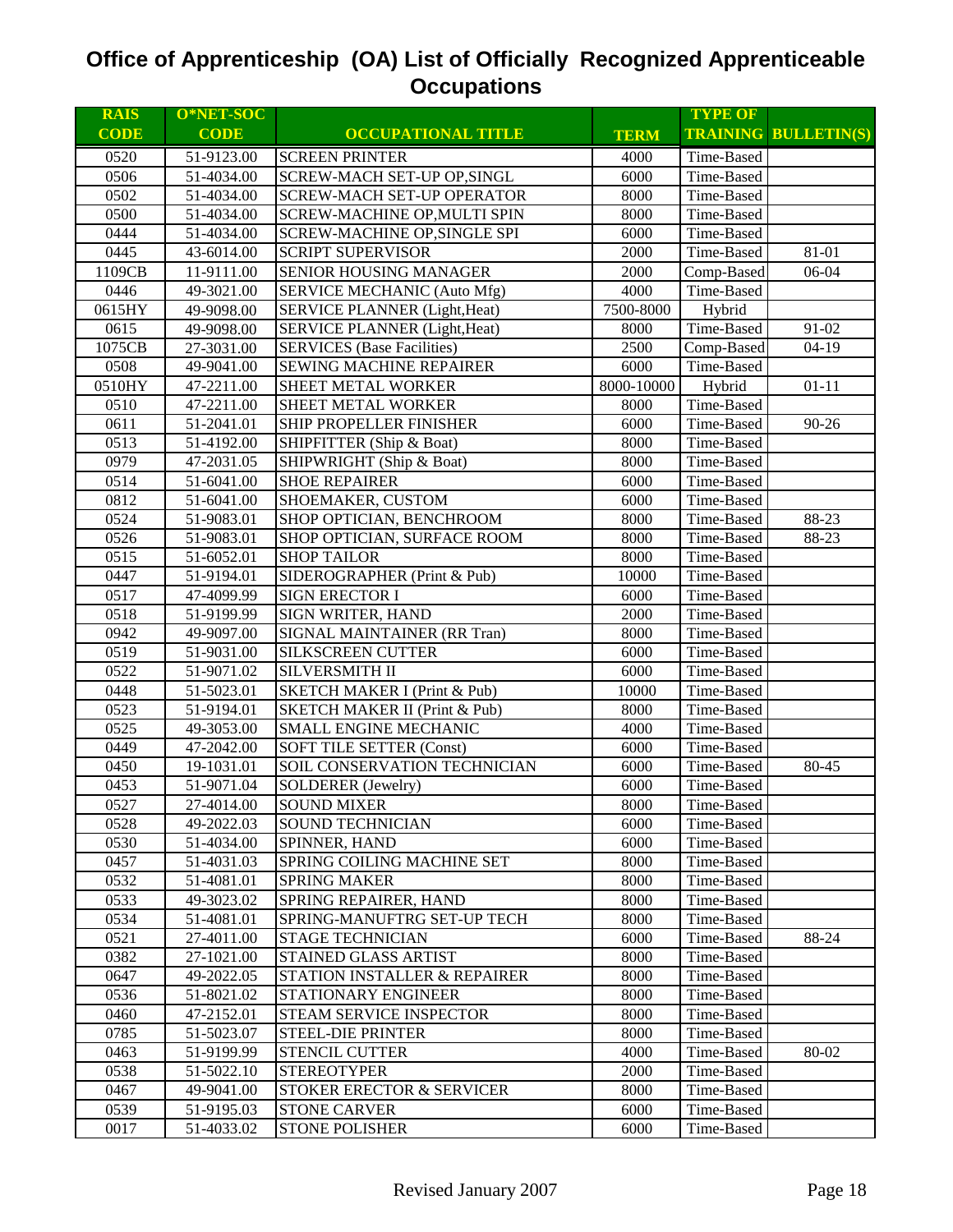| <b>RAIS</b> | O*NET-SOC   |                                       |             | <b>TYPE OF</b> |                             |
|-------------|-------------|---------------------------------------|-------------|----------------|-----------------------------|
| <b>CODE</b> | <b>CODE</b> | <b>OCCUPATIONAL TITLE</b>             | <b>TERM</b> |                | <b>TRAINING BULLETIN(S)</b> |
| 0312        | 51-9071.04  | <b>STONE SETTER (Jewelry)</b>         | 8000        | Time-Based     |                             |
| 0542        | 51-9195.03  | STONECUTTER, HAND                     | 6000        | Time-Based     |                             |
| 0470        | 51-9032.04  | STONE-LATHE OPERATOR                  | 6000        | Time-Based     |                             |
| 0540HY      | 47-2022.00  | <b>STONEMASON</b>                     | 4500-8000   | Hybrid         | $01 - 09$                   |
| 0540        | 47-2022.00  | <b>STONEMASON</b>                     | 6000        | Time-Based     |                             |
| 0545        | 47-2111.00  | STREET-LIGHT SERVICER                 | 8000        | Time-Based     |                             |
| 0726        | 51-5022.06  | STRIPPER (Print & Pub)                | 10000       | Time-Based     |                             |
| 0064        | 51-5022.06  | STRIPPER, LITHOGRAPHIC II             | 8000        | Time-Based     | 88-18                       |
| 0669HY      | 47-2221.00  | STRUCTURAL IRONWORKER                 | 6000-8000   | Hybrid         | $06-16$                     |
| 0669HY      | 47-2221.00  | STRUCTURAL STEEL/IRONWORKER           | 6000-8000   | Hybrid         | $06-16$                     |
| 0669        | 47-2221.00  | STRUCTURAL STEEL/IRONWORKER           | 6000        | Time-Based     |                             |
| 0553        | 51-8012.00  | SUBSTATION OPERATOR                   | 8000        | Time-Based     |                             |
| 0366        | 43-5061.00  | <b>SUPERCARGO</b> (Water Trans)       | 4000        | Time-Based     |                             |
| 1106        | 49-2094.00  | SUPERVISORY CONTROL&DATA ACQ TEC      | 8000        | Time-Based     | $05 - 20$                   |
| 0478        | 51-9021.00  | <b>SURFACE-PLATE FINISHER</b>         | 4000        | Time-Based     |                             |
| 1051CB      | 29-2055.00  | <b>SURGICAL TECHNOLOGIST</b>          | 4000        | Comp-Based     | $03 - 12$                   |
| 0551        | 17-3031.01  | SURVEYOR ASSISTANT, INSTRU            | 4000        | Time-Based     | 89-04                       |
| 1069CB      | 49-9093.00  | SURVIVAL EQUIPMENT (PARACHUTE REP     | 2500        | Comp-Based     | $04-19$                     |
| 0838        | 37-2011.00  | SWIMMING-POOL SERVICER                | 4000        | Time-Based     | 78-06                       |
| 0801        | 51-8012.00  | <b>SWITCHBOARD OPERATOR (Utility)</b> | 6000        | Time-Based     |                             |
| 0558        | 47-2221.00  | TANK SETTER (Petrol Prod)             | 4000        | Time-Based     |                             |
| 0559        | 51-4111.00  | TAP AND DIE MAKER TECHNICIAN          | 8000        | Time-Based     |                             |
| 0561        | 47-2082.00  | <b>TAPER</b>                          | 4000        | Time-Based     |                             |
| 0560        | 49-2097.00  | <b>TAPE-RECORDER REPAIRER</b>         | 8000        | Time-Based     |                             |
| 0562        | 27-1012.00  | TAXIDERMIST (Profess & Kin)           | 6000        | Time-Based     |                             |
| 0657        | 25-9041.00  | <b>TEACHER AIDE I</b>                 | 4000        | Time-Based     | 94-01                       |
| 0552        | 49-2022.03  | TECHNICIAN, SUBMARINE CABLE           | 4000        | Time-Based     |                             |
| 0618        | 49-2022.03  | TELECOMMUNICATIONS TECHNICIAN         | 8000        | Time-Based     | $91 - 11$                   |
| 1002        | 43-5031.00  | TELECOMMUNICATOR                      | 8000        | Time-Based     | 86-17                       |
| 0951        | 43-9022.00  | TELEGRAPHIC-TYPEWRITER OPER           | 6000        | Time-Based     |                             |
| 0565        | 49-2097.00  | TELEVISION & RADIO REP                | 8000        | Time-Based     |                             |
| 1055        | 43-3071.00  | <b>TELLER</b> (Financial)             | 2000        | Time-Based     | 03-22                       |
| 0567        | 51-4062.00  | <b>TEMPLATE MAKER</b>                 | 8000        | Time-Based     |                             |
| 0123        | 51-4062.00  | TEMPLATE MAKER, EXTRUSION DIE         | 8000        | Time-Based     |                             |
| 0972HY      | 47-2053.00  | <b>TERRAZZO FINISHER</b>              | 3500-4000   | Hybrid         | $01 - 09$                   |
| 0972        | 47-2053.00  | <b>TERRAZZO FINISHER</b>              | 4000        | Time-Based     | 81-13                       |
| 0568HY      | 47-2053.00  | <b>TERRAZZO WORKER</b>                | 4500-8000   | Hybrid         | $01-09$                     |
| 0568        | 47-2053.00  | <b>TERRAZZO WORKER</b>                | 6000        | Time-Based     |                             |
| 0482        | 19-4041.02  | TEST ENGINE OPERATOR                  | 4000        | Time-Based     |                             |
| 0190        | 17-3021.00  | TEST EQUIPMENT MECHANIC               | 10000       | Time-Based     |                             |
| 0483        | 51-4041.00  | TEST TECH (Profess & Kin)             | 10000       | Time-Based     |                             |
| 0956        | 19-4041.02  | TESTER (Petrol Refin)                 | 6000        | Time-Based     | 77-09                       |
| 0572        | 51-9061.04  | TESTING & REGULATING TECH             | 8000        | Time-Based     |                             |
| 0489        | 51-9061.05  | THERMOMETER TESTER                    | 2000        | Time-Based     |                             |
| 0971HY      | 47-3011.00  | TILE FINISHER                         | 3500-4000   | Hybrid         | $01-09$                     |
| 0971        | 47-3011.00  | TILE FINISHER                         | 4000        | Time-Based     | $81 - 13$                   |
| 0573HY      | 47-2044.00  | TILE SETTER                           | 4500-8000   | Hybrid         | $01-09$                     |
| 0573        | 47-2044.00  | <b>TILE SETTER</b>                    | 6000        | Time-Based     |                             |
| 0575        | 51-9023.00  | TINTER (Paint & Varnish)              | 4000        | Time-Based     |                             |
| 0586        | 51-4111.00  | TOOL AND DIE MAKER                    | 8000        | Time-Based     |                             |
|             |             | <b>TOOL BUILDER</b>                   |             |                |                             |
| 0205        | 51-4061.00  |                                       | 8000        | Time-Based     |                             |
| 0587        | 17-3027.00  | TOOL DESIGN CHECKER                   | 8000        | Time-Based     |                             |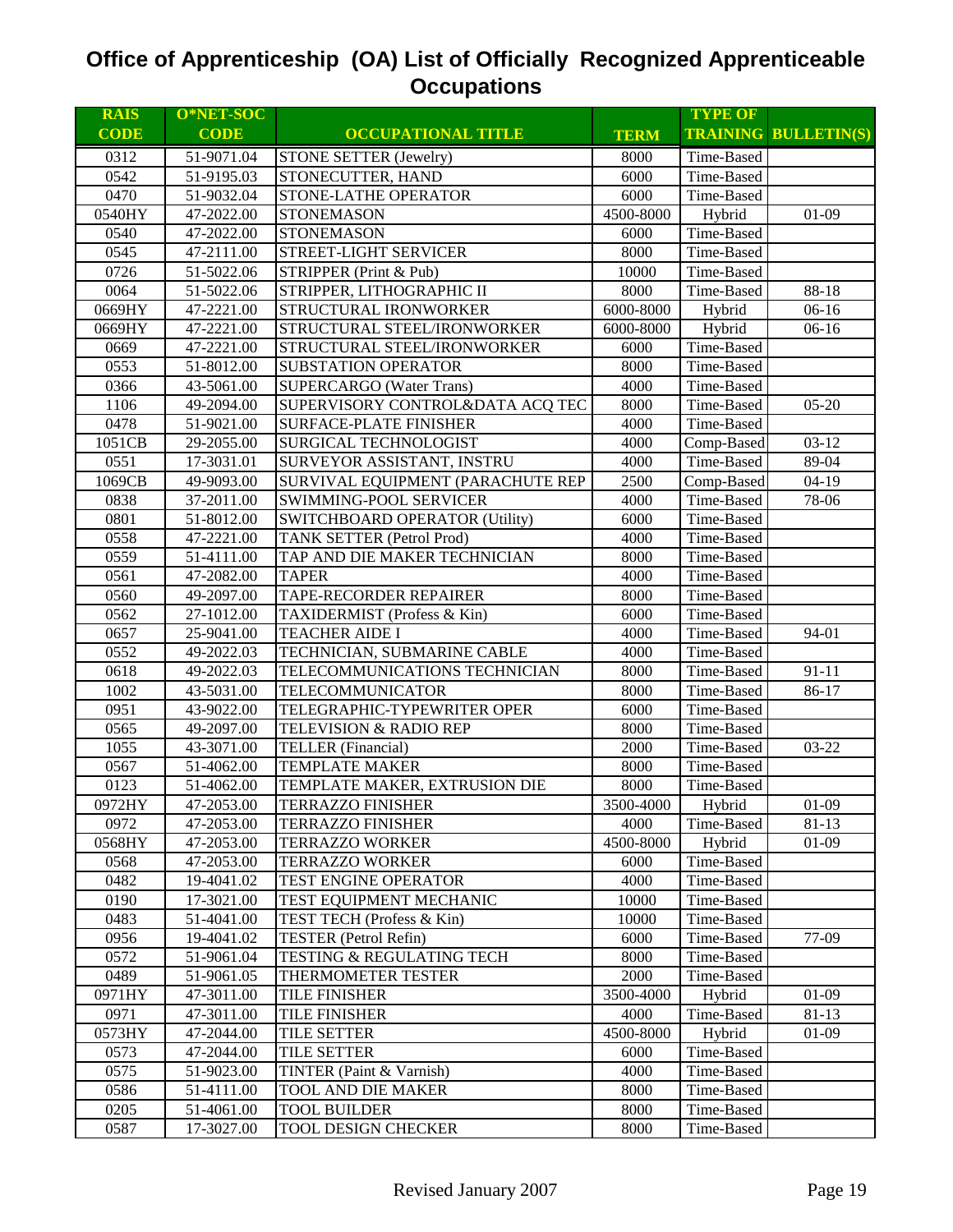| <b>RAIS</b> | O*NET-SOC   |                                   |             | <b>TYPE OF</b> |                             |
|-------------|-------------|-----------------------------------|-------------|----------------|-----------------------------|
| <b>CODE</b> | <b>CODE</b> | <b>OCCUPATIONAL TITLE</b>         | <b>TERM</b> |                | <b>TRAINING BULLETIN(S)</b> |
| 0580        | 17-2141.00  | <b>TOOL DESIGNER</b>              | 8000        | Time-Based     |                             |
| 0582        | 51-4194.00  | <b>TOOL GRINDER I</b>             | 6000        | Time-Based     |                             |
| 0765        | 51-4194.00  | TOOL GRINDER OPERATOR             | 8000        | Time-Based     |                             |
| 0588        | 51-4081.01  | TOOL MACHINE SET-UP OPERAT        | 6000        | Time-Based     |                             |
| 0584        | 51-4111.00  | <b>TOOL MAKER</b>                 | 8000        | Time-Based     |                             |
| 0585        | 51-4111.00  | <b>TOOL MAKER, BENCH</b>          | 8000        | Time-Based     |                             |
| 0690        | 51-4012.00  | TOOL PROGRAMMER, NUMERICAL        | 6000        | Time-Based     | 95-04                       |
| 0589        | 49-3031.00  | <b>TRACTOR MECHANIC</b>           | 8000        | Time-Based     |                             |
| 0590        | 49-2092.04  | <b>TRANSFORMER REPAIRER</b>       | 8000        | Time-Based     |                             |
| 0592        | 49-3023.01  | <b>TRANSMISSION MECHANIC</b>      | 4000        | Time-Based     | 78-43                       |
| 0655        | 43-5011.00  | TRANSPORTATION CLERK              | 3000        | Time-Based     | $93 - 15$                   |
| 0847        | 49-9041.00  | TREATMENT PLANT MECHANIC          | 6000        | Time-Based     |                             |
| 0595        | 37-3013.00  | TREE SURGEON                      | 6000        | Time-Based     |                             |
| 0607        | 37-3013.00  | <b>TREE TRIMMER (Line Clear)</b>  | 4000        | Time-Based     | $90 - 17$                   |
| 0805        | 51-9061.04  | TROUBLE LOCATOR TEST DESK         | 4000        | Time-Based     |                             |
| 0858        | 49-9051.00  | TROUBLE SHOOTER II                | 6000        | Time-Based     |                             |
| 0598        | 49-3021.00  | TRUCK BODY BUILDER                | 8000        | Time-Based     |                             |
| 0014        | 53-7021.00  | TRUCK CRANE OPERATOR              | 6000        | Time-Based     |                             |
| 0980        | 53-3032.01  | TRUCK DRIVER, HEAVY               | 2000        | Time-Based     |                             |
| 0980HY      | 53-3032.00  | TRUCK DRIVER, HEAVY               | 2385-3585   | Hybrid         | 06-25                       |
| 0980HY      | 53-3032.00  | TRUCK DRIVER, HEAVY               | 3000-4560   | Hybrid         | $07 - 02$                   |
| 0680        | 47-2061.00  | TUCKPOINTER, CLEANER, CAULKER     | 6000        | Time-Based     | 95-07                       |
| 1004        | 29-2071.00  | <b>TUMOR REGISTRAR</b>            | 4000        | Time-Based     | 87-02                       |
| 0600        | 49-3023.02  | TUNE-UP MECHANIC                  | 4000        | Time-Based     |                             |
| 0601        | 51-8013.01  | <b>TURBINE OPERATOR</b>           | 8000        | Time-Based     |                             |
| 1021        | 51-4034.00  | TURRET LATHE SET-UP OPERAT        | 8000        | Time-Based     |                             |
| 1034        | 49-3023.02  | UNDERCAR SPECIALIST               | 4000        | Time-Based     | 99-18                       |
| 0097        | 51-6093.00  | <b>UPHOLSTERER</b>                | 4000        | Time-Based     |                             |
| 0606        | 51-6093.00  | UPHOLSTERER, INSIDE               | 6000        | Time-Based     |                             |
| 1112CB      | 31-9096.00  | VETERINARY/LAB ANIMAL TECH        | 2000        | Comp-Based     | $06-23$                     |
| 0492        | 51-7011.00  | VIOLIN MAKER, HAND                | 8000        | Time-Based     |                             |
| 1070CB      | 49-2094.00  | VISUAL IMAGERY INSTRUSION DET     | 2500        | Comp-Based     | $04-19$                     |
| 0612        | 51-5023.04  | <b>WALLPAPER PRINTER I</b>        | 8000        | Time-Based     |                             |
| 0494        | 39-3092.00  | <b>WARDROBE SUPERVISOR</b>        | 4000        | Time-Based     | 81-16                       |
| 0614        | 51-8031.00  | WASTE TREATMENT OPERATOR          | 4000        | Time-Based     |                             |
| 0507        | 51-8031.00  | WASTEWATER-TREATMT- PLT OPER      | 4000        | Time-Based     |                             |
| 0616        | 49-9064.00  | WATCH REPAIRER                    | 8000        | Time-Based     |                             |
| 0619        | 51-8031.00  | WATER TREATMENT PLANT OPERATOR    | 6000        | Time-Based     |                             |
| 0001        | 19-4099.99  | WEATHER OBSERVER-METERO TECH      | 4000        | Time-Based     | 80-15                       |
| 0667        | 51-5023.03  | <b>WEBPRESS OPERATOR</b>          | 8000        | Time-Based     |                             |
| 0620        | 51-4121.02  | WELDER, ARC                       | 8000        | Time-Based     |                             |
| 0622        | 51-4121.02  | WELDER, COMBINATION               | 6000        | Time-Based     |                             |
| 0627        | 51-4121.03  | WELDERFITTER                      | 8000        | Time-Based     |                             |
| 0945        | 51-4122.01  | WELDING MACHINE OPER, ARC         | 6000        | Time-Based     | 78-47                       |
| 0498        | 17-3029.99  | <b>WELDING TECHNICIAN</b>         | 8000        | Time-Based     |                             |
| 0629        | 47-5021.02  | WELL DRILL OPERATOR (Const)       | 8000        | Time-Based     |                             |
| 0357        | 49-9063.03  | WIND INSTRUMENT REPAIRER          | 8000        | Time-Based     |                             |
| 0499        | 17-3021.00  | WIND TUNNEL MECHANIC              | 8000        | Time-Based     |                             |
| 0034        | 11-3051.00  | <b>WINE MAKER (Vinous Liquor)</b> | 4000        | Time-Based     |                             |
| 0501        | 51-9032.02  | <b>WIRE SAWYER (Stonework)</b>    | 4000        | Time-Based     |                             |
| 0504        | 51-6063.00  | WIRE WEAVER, CLOTH                | 8000        | Time-Based     |                             |
| 0633        | 51-2022.00  | <b>WIRER</b> (Office Machines)    | 4000        | Time-Based     |                             |
|             |             |                                   |             |                |                             |